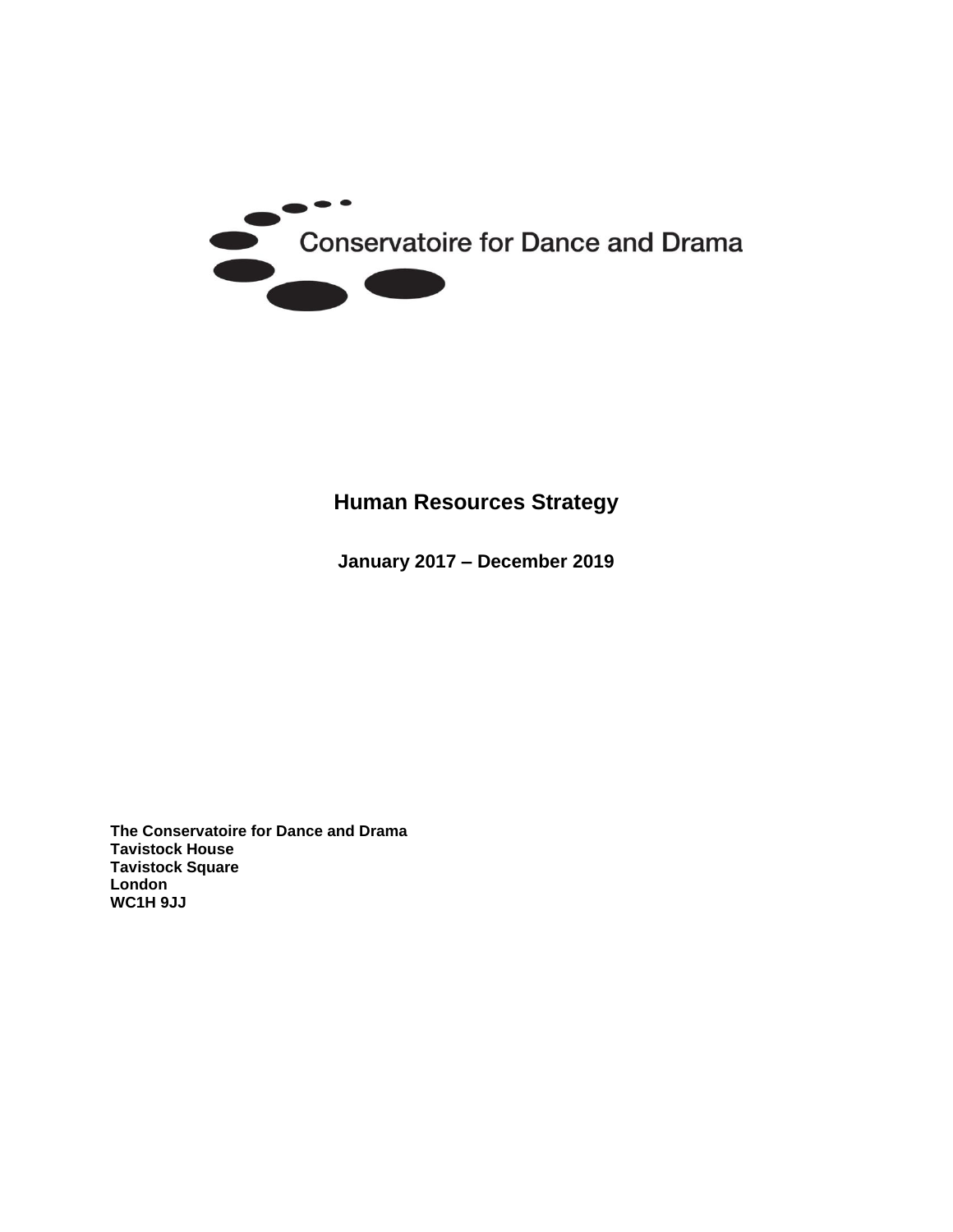#### **Introduction**

This is the Conservatoire's fourth human resources strategy. Each school has its own particular history and methods of managing human resources, found to be appropriate to their varying sizes, methods of operation and stages of development.

The strategy is focused on the effective management and development of the staff of the Conservatoire and its eight schools. The strategy is intended to address the objectives of the Strategic Plan 2013-2018, the Provisions of the UK Quality Code for Higher Education and the criteria for the award of Taught Degree Awarding Powers as well as prepare for the introduction of the Teaching Excellence Framework.

It may be amended when a new Strategic Plan is developed for the years 2019 – 2024. It is supported by and supports the Equality Action Plan, the Widening Access and Success Strategy and the Learning, Teaching and Assessment Strategy.

#### **Context**

 $\overline{a}$ 

 $\triangleright$  Established in 2001, the Conservatoire for Dance and Drama is a higher education institution dedicated to professional training in dance, drama and circus arts. The Conservatoire is comprised of eight leading schools, which are:

Bristol Old Vic Theatre School (BOVTS) Central School of Ballet (CSB) The National Centre for Circus Arts (The National Centre) London Academy of Music and Dramatic Art (LAMDA) London Contemporary Dance School<sup>1</sup> (LCDS) Northern School of Contemporary Dance (NSCD) Rambert School of Ballet and Contemporary Dance (Rambert School) Royal Academy of Dramatic Art (RADA)

Teaching and learning takes place within the schools, which have industry-standard facilities. Students are selected by the schools and entry is highly competitive. The Conservatoire has approximately 1,070 home/EU undergraduate and postgraduate students, with a further 240 international students, making a student body of around 1,310. The Conservatoire schools collectively offer 29 higher education programmes and a diverse range of short courses, preparatory programmes and professional training. The schools employ a total of 675 staff of which 336 are involved in teaching activities.

The Conservatoire has prime responsibility for the stewardship of public funds provided by HEFCE. This involves both establishing its own direct governance and employment practice, and also ensuring that the same is observed within its schools. This encompasses ensuring that employment practices within the schools meet the standards expected of a Higher Education Institution.

 $\triangleright$  As the Conservatoire has expanded, collaborative ways of working have evolved and continue to do so. A balance has been struck between preserving the individuality and independence of the Schools and promoting areas of joint working where such working is useful and appropriate for them.

<sup>&</sup>lt;sup>1</sup> London Contemporary Dance School is a department of the Contemporary Dance Trust (within The Place).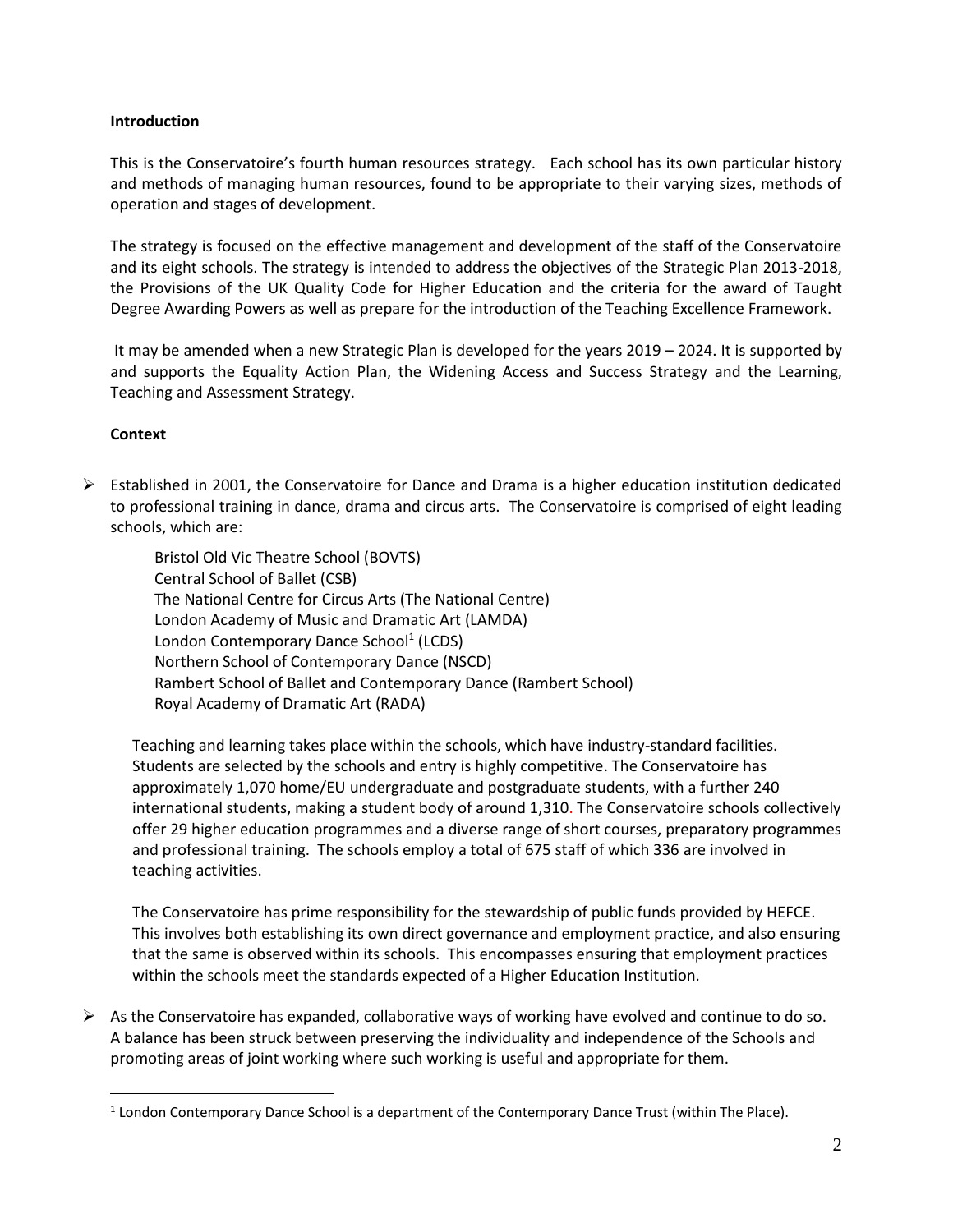- $\triangleright$  The Conservatoire is unique in having the capacity to draw on the shared experience and expertise of the staff across its eight schools to enhance the quality of its provision. This is achieved through the various committees and working groups in which all the schools are represented. In addition, a large number of professionals from the industry are brought in to direct or choreograph productions or to conduct masterclasses. This ensures that students are exposed to a wide and up to date range of experiences within the learning environment. Professionals from the industry are also brought in to talk to students about various aspects of careers in their chosen art form.
- $\triangleright$  The Conservatoire networks effectively with other similar organisations and is a member of Conservatoires UK and of the Leadership Foundation for Higher Education.
- $\triangleright$  While good progress has been made since 2012 towards achieving the objectives of the third HR strategy, some of those objectives have not been achieved, and have therefore been carried forward into this strategy.
- $\triangleright$  Each school continues to retain its own terms and conditions of employment, appropriate to their location and the market conditions for dance, drama and circus which differ widely from one another. The Conservatoire has produced a number of policy documents for itself as an employer of a small staff team and for the institution as a whole which have an impact on HR management and development.
- $\triangleright$  The mission of the Conservatoire is:

'to harness the Conservatoire's unique power of eight school to enhance the learning of student artists and performers and help them shape the future of their art forms'.

The aim of this human resource strategy is to further the achievement of the mission through all the staff employed in the Shared Services Team and its eight schools.

- $\triangleright$  The Conservatoire's Strategic Plan states that The Conservatoire 'will establish specific training routes to support its staff in developing their professional practice as teachers and as managers'. Specifically, Objective 6 is 'To support and enable teaching staff to pursue professional qualifications in teaching, including the development of such awards by the Conservatoire'. This strategy is aimed at furthering that objective.
- $\triangleright$  The Strategic Plan also includes objectives on research and scholarly activity. Specifically these are: Objective 8 is 'To provide time, support and use of appropriate funding (such as Higher Education Innovation Fund) to encourage research, scholarly activity and dissemination'. Objective 9 'to build an organisational ethos and capacity for staff so that they become more research-active and to support staff in successfully applying for research projects.' As the Research Plan is developed, measures will be put in place to check on progress.
- $\triangleright$  The Quality Code for Higher Education, Indicator 7, states that 'Higher education providers ensure staff who enable students to develop and achieve are appropriately qualified, competent, up to date and supported'. This encompasses all staff, working in their different capacities, whose aim is to enable students to develop and achieve throughout the learning cycle. This includes staff working in admissions, teachers, administrators, library staff, and those concerned with student welfare and career guidance.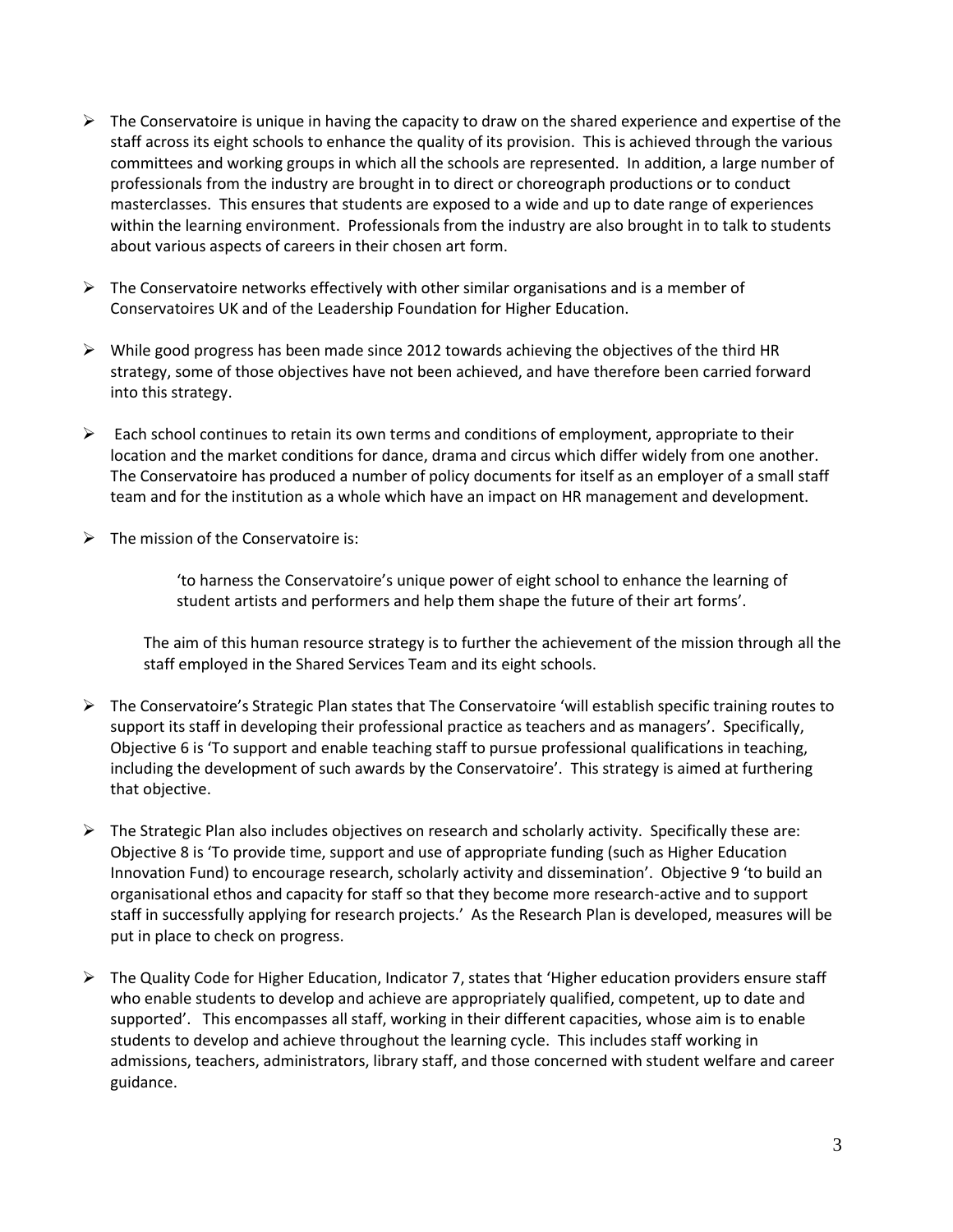#### **The Human Resources Strategy**

#### **Scope**

- $\triangleright$  The Conservatoire's human resources strategy operates both for itself as an employer of a small administrative team and also for adopting procedures for assisting its schools in observing, maintaining and disseminating good practice in human resource management.
- $\triangleright$  The Conservatoire's schools are legally autonomous institutions. As individual organisations, they engage staff and carry responsibility for delivering the education and training programmes. Each school needs to seek an individual balance to address its specific staff needs and skill requirements. Different market conditions exist in London than in Leeds and Bristol for staff, including teaching, support and administrative staff. There are also substantial differences between the dance, drama and circus worlds, although all have similar legal responsibilities.

#### **Vision**

- $\triangleright$  The vision for human resources is to ensure that all the employed teams in the various parts of the Conservatoire and its schools comprise staff of the highest calibre, who are successful in their work, secure in their achievement, flexible in approach, well motivated and satisfied in their career aspirations.
- $\triangleright$  The Strategy will sit alongside and support the individual action plans within the schools. It is recognised that the achievement of this vision has a direct impact on the quality of the student experience where the calibre of staff at all levels and the strength of their commitment to the development of students is of paramount importance.

#### **Objectives**

The Conservatoire's objectives for its human resources strategy are to either develop or to maintain and improve its human resource practices and to ensure that achievement of the objectives encompasses all its staff.

Specifically, these are by December 2019:

- 1. the Conservatoire will have embedded sound and resilient human resource management arrangements for the Conservatoire's directly employed staff and for its schools which exemplify best practice and which are applied to all its staff including visiting professionals;
- 2. the Conservatoire will have embedded mechanisms which encourage and support the development of all its staff to enable them to perform at the highest level and to develop their careers while encouraging staff to maintain professional contacts and memberships (where applicable);
- 3. the Conservatoire will have systems which ensure that equality of opportunity is embedded for all staff and that under-represented groups are attracted to the Conservatoire for the development of their careers within the Conservatoire;
- 4. the Conservatoire will have extended the achievement of shared working among schools, thus achieving the sharing of good practice and providing value for money.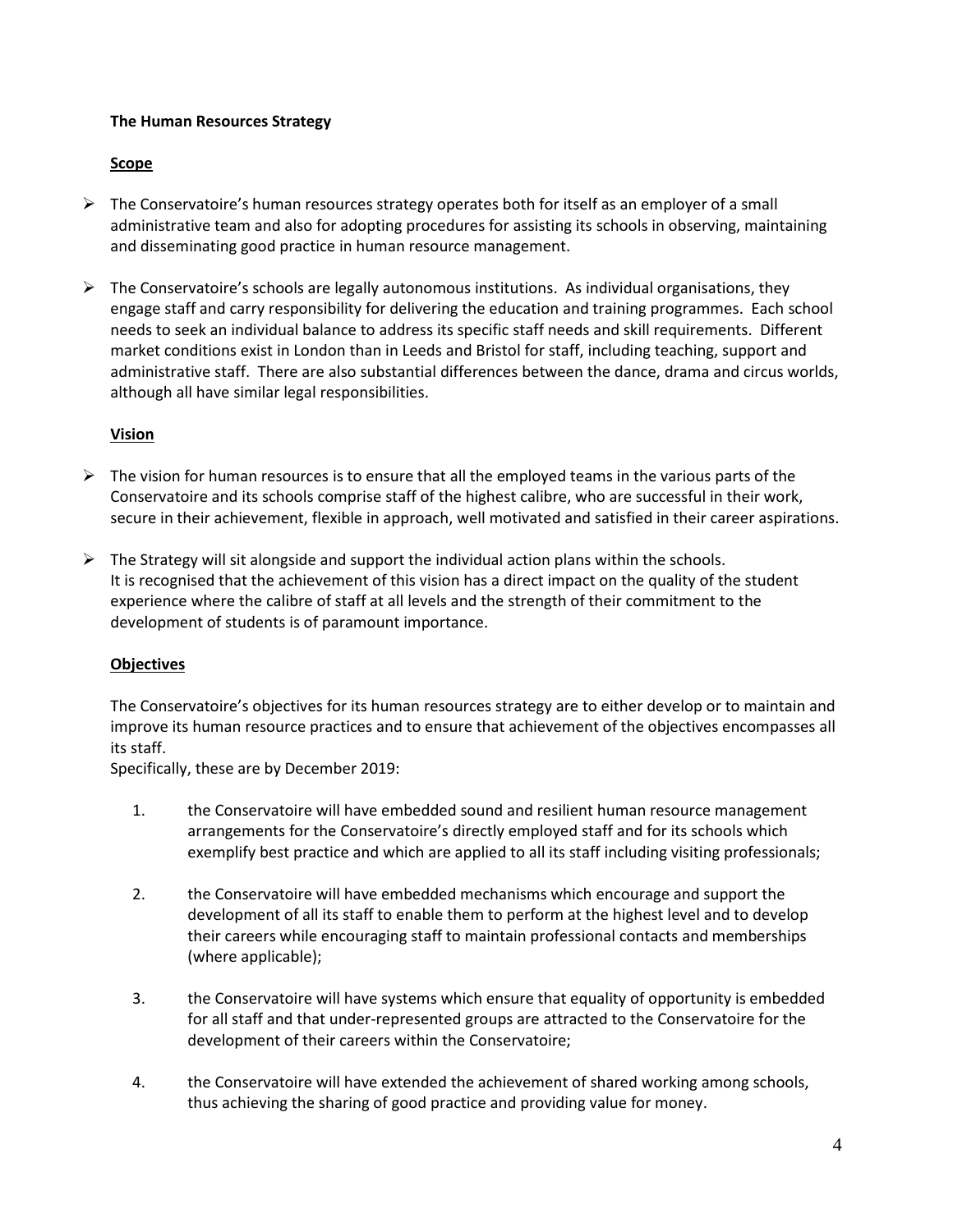# **Objective 1 Sound and Resilient Human Resource Management Arrangements**

- 1.1 Job evaluation has been completed across most of the Schools and Shared Services and pay bands put in place. Reorganisation and restructuring has meant that some schools have not yet instituted a pay banding structure. As jobs change over time and new jobs are created, job evaluations should take place in order to keep banding structures current and ensure that the results of equal pay audits are not compromised.
- 1.2 The introduction of comprehensive induction programmes and effective appraisal systems has been achieved in some schools and for some staff. Some schools have performance review systems in place for teaching staff whether through appraisal or through Department Heads observing classes. Others have, or are in the process of introducing, peer observations. Organisational performance for the Conservatoire generally and schools specifically, is measured primarily by success in training artists. Accordingly, appraisal systems relate individual performance for most staff to this objective. In some of the schools, there is as yet not a clear link between HR policies, practices and strategies and organisational strategies.
- 1.3 The fast rate of change in employment legislation and the lack of HR resource in some schools makes it difficult for schools to ensure that their policies and procedures are up to date, comprehensive and reflect best practice.
- 1.4 The use of staff surveys and other structured means of upward and downward communication such as briefings has been patchy. It is particularly important in times of rapid change that frequent and accurate communication through the schools is maintained.
- 1.5 The small size of the schools means that there are many key posts where expertise is held by only one person. This creates vulnerability to loss of knowledge where staff leave or should they suffer from long term sickness. Systems need to be developed to ensure resilience.
- 1.6 All the schools and shared services have developed effective health and safety policies and procedures, critical in the physical disciplines taught in the Conservatoire. These are kept current by frequent review.

#### *Areas for development:*

- $\triangleright$  Ensure that job evaluations are kept up to date as jobs change or new ones created and that pay bands are kept current.
- $\triangleright$  Develop mechanisms to ensure that all staff receive comprehensive induction programmes which cover the role of the Conservatoire and the demands of working in higher education.
- $\triangleright$  The extension of effective performance review systems to cover all levels of staff and which discuss career aspirations and development needs linked to organisational needs.
- $\triangleright$  The further development of systems for keeping under review HR policies and procedures to ensure they are comprehensive, up to date and are adhered to.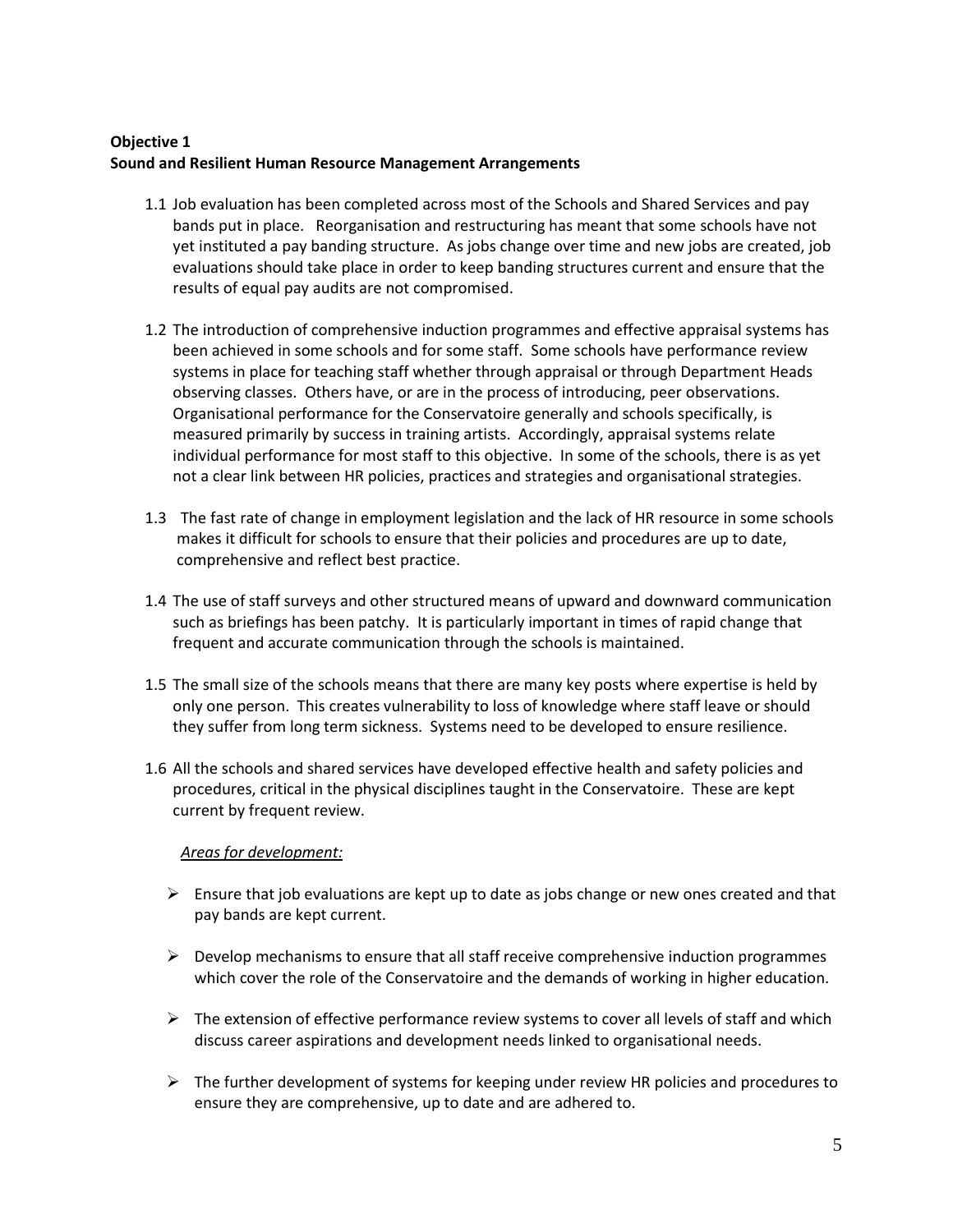- $\triangleright$  The further development of processes for staff surveys, regular staff briefing and other means of communication, either face to face or by electronic means, and the provision of the means by which staff can respond to the information given them, would greatly increase the effectiveness and sense of engagement of staff as well as providing feedback to management.
- $\triangleright$  The development of systems to ensure that vulnerability to loss of knowledge possessed by key staff is minimised by the production of written processes and other information to ensure smooth transitions.

#### **Objective 2 Staff Development and Progression**

- 2.1 The small size of the schools and the shared services limits the opportunities for staff development and progression. This could cause good staff to be lost or to feel frustrated and demotivated by a perceived lack of recognition. However, the development of pathways for teaching staff to gain professional qualifications and the recognition of Continuous Professional Development should go some way towards enabling teaching staff to progress in their careers. For support staff, the provision of greater development opportunities should also help increase motivation and retention.
- 2.2 The Conservatoire is committed to providing a range of flexible continuing professional development (CPD) opportunities to support both full and part-time staff as practitioners, teachers and those engaged in supporting students by other means.
- 2.3 The schools employ a significant number of freelance staff as teachers, directors and choreographers who bring industry perspectives to the schools and ensure the currency of the training. However, not all of these professionals are fully conversant with the demands of higher education and action needs to be taken to fill this knowledge gap.
- 2.4 All the schools now have budgets, of varying size, for training and developing their staff.
- 2.5 The management of the performance of individual staff members remains, as in most organisations, an area of difficulty for many managers. Management training and the consequent building of confidence in the management of people will make this less difficult in the future.
- 2.6 Successful cross school management training has taken place each year for both new and experienced managers. There is demand for further training in this area.

#### *Areas for development*

 $\triangleright$  Increase the proportion of teaching staff with membership of the HEA or other routes to the acquisition of professional qualifications such as Pg Cert.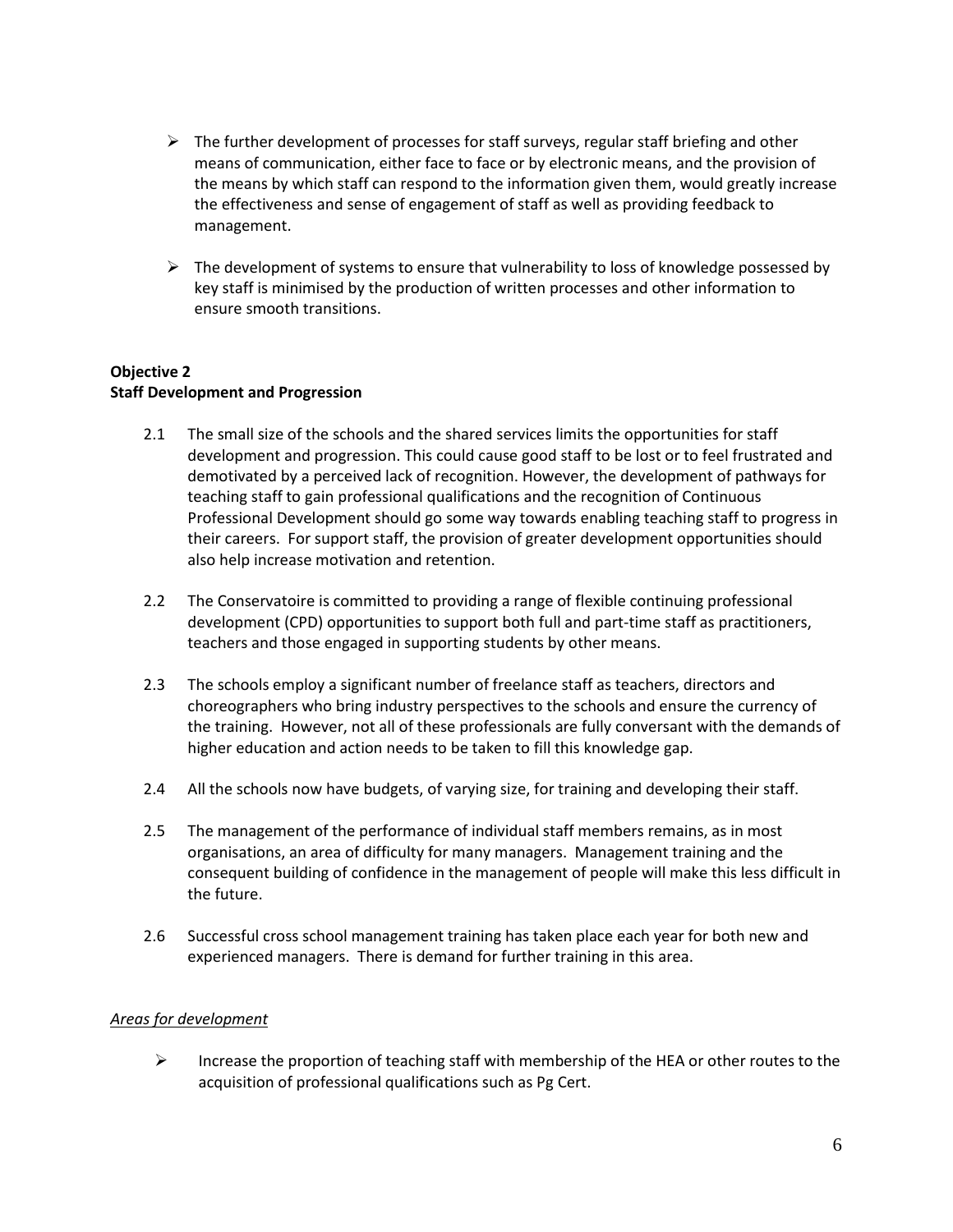- $\triangleright$  The identification, development and review of relevant development activities for administrative and support staff using performance appraisals to discuss development needs
- $\triangleright$  The development of appropriate frameworks for all staff who teach to ensure they are fully conversant with the demands of teaching, supporting and marking students within higher education.
- $\triangleright$  The management of the performance of individual staff members by managers who feel confident in their own judgements and abilities as managers. To further this objective, further cross school training in the skills of managing people to be arranged by Shared **Services**
- $\triangleright$  The effects of training and development activities on the performance of the individual, the team and the organisation need to be evaluated and recorded in a structured way.
- Continue to ensure that all Designated Safeguarding Officers, SPOC's and other staff working with students are appropriately trained.

### **Objective 3 Equality and Diversity**

- 3.1 A great deal of work has been done in the development of policies and practices to promote diversity across the Conservatoire for both its staff and student populations. This needs to be continued and kept under review to ensure their currency and that they remain embedded.
- 3.2 Although some equalities information is collected on staff, a more comprehensive and common approach still needs to be developed in order to provide a means of measuring progress.
- 3.3 Training on a variety of Equality and Diversity issues has taken place either within schools or on a cross school basis such as 'Supporting Staff with SpLD's and on using Learning Agreements for students.
- 3.4 Widening Participation initiatives are resulting in an increasingly diverse student body. If those students are to succeed in their studies, staff need to be trained in how to provide the best means of support.
- 3.5 It was felt that rather than seek to set targets in relation to protected characteristics, it would be more productive to find positive means to increase the proportion of staff, particularly in teaching, to more closely reflect the composition of the student body. Areas of particular difficulty are the recruitment of teaching staff from BAME backgrounds and women in some technical theatre roles other than the traditional female roles such as costume.

#### *Areas for development*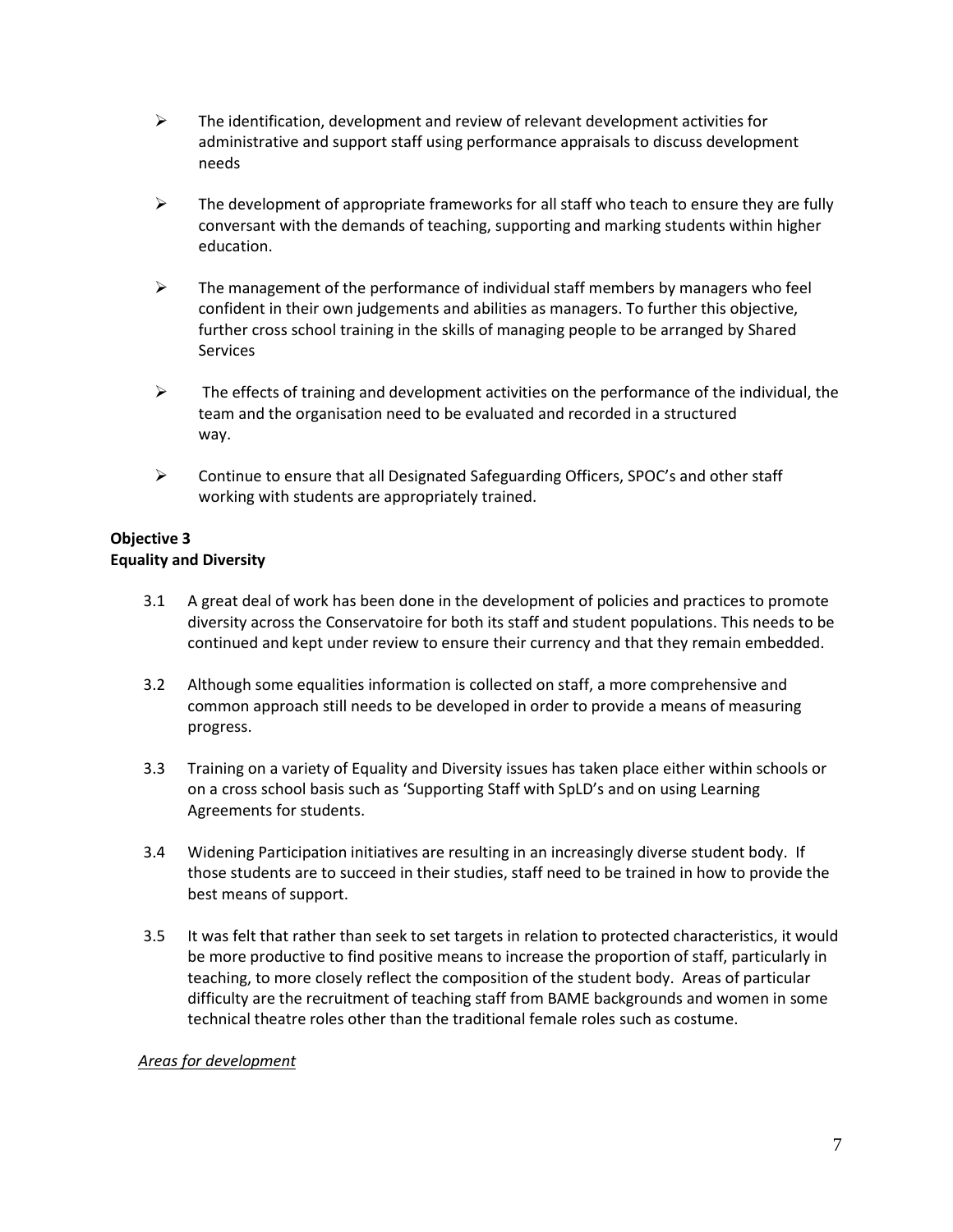- $\triangleright$  Develop a comprehensive and common approach to recording equalities information at all stages of the employment relationship: recruitment, promotion, training and development and reasons for leaving in order to measure progress.
- $\triangleright$  Continue to provide training and development activities both within and across schools on equalities issues. In particular, to provide training for staff on how to support students from diverse backgrounds, for example with the provision of training on 'unconscious bias'.
- $\triangleright$  Investigate means to improve the proportion of staff with protected characteristics, particularly those from BAME backgrounds in order to more closely reflect the composition of the student body.

#### **Objective 4 Shared Working and Value for Money**

- 4.1 Since its inception the Conservatoire has grown, changed and evolved. There has been a significant change in the leadership structure and further changes have stemmed from there. The perception of the Conservatoire by its schools is now one where there is appreciation of the wider benefits of the support of the Conservatoire and where the development of mechanisms for shared working to provide value for money and the sharing of good practice have evolved.
- 4.2 The senior teams of the Schools have been closely involved in the development of the Conservatoire. Staff involvement has increased through conferences, training events, joint performances and projects.

# *Areas for development*

- $\triangleright$  Where appropriate, to utilise expertise from within schools to lead activities on behalf of the Conservatoire as a whole.
- $\triangleright$  Greater use of working groups, conferences and joint projects to share good practice amongst the schools.
- $\triangleright$  Use of the Conservatoire's joint financial and human resources to provide cost effective training and development for staff across the schools.

#### **Monitoring and review**

3.6 The strategy covers a three year period, from 2017 - 20 and incorporates targets which can realistically be achieved during that period. As noted above, the targets within the Strategy have been agreed with all eight Conservatoire schools. Some schools are further ahead in progress against the targets, but all agreed the actions listed and targets set are achievable for all Conservatoire schools and the Conservatoire itself over the three year period. By June 2017 all schools will have developed their individual action plans for the implementation of the strategy.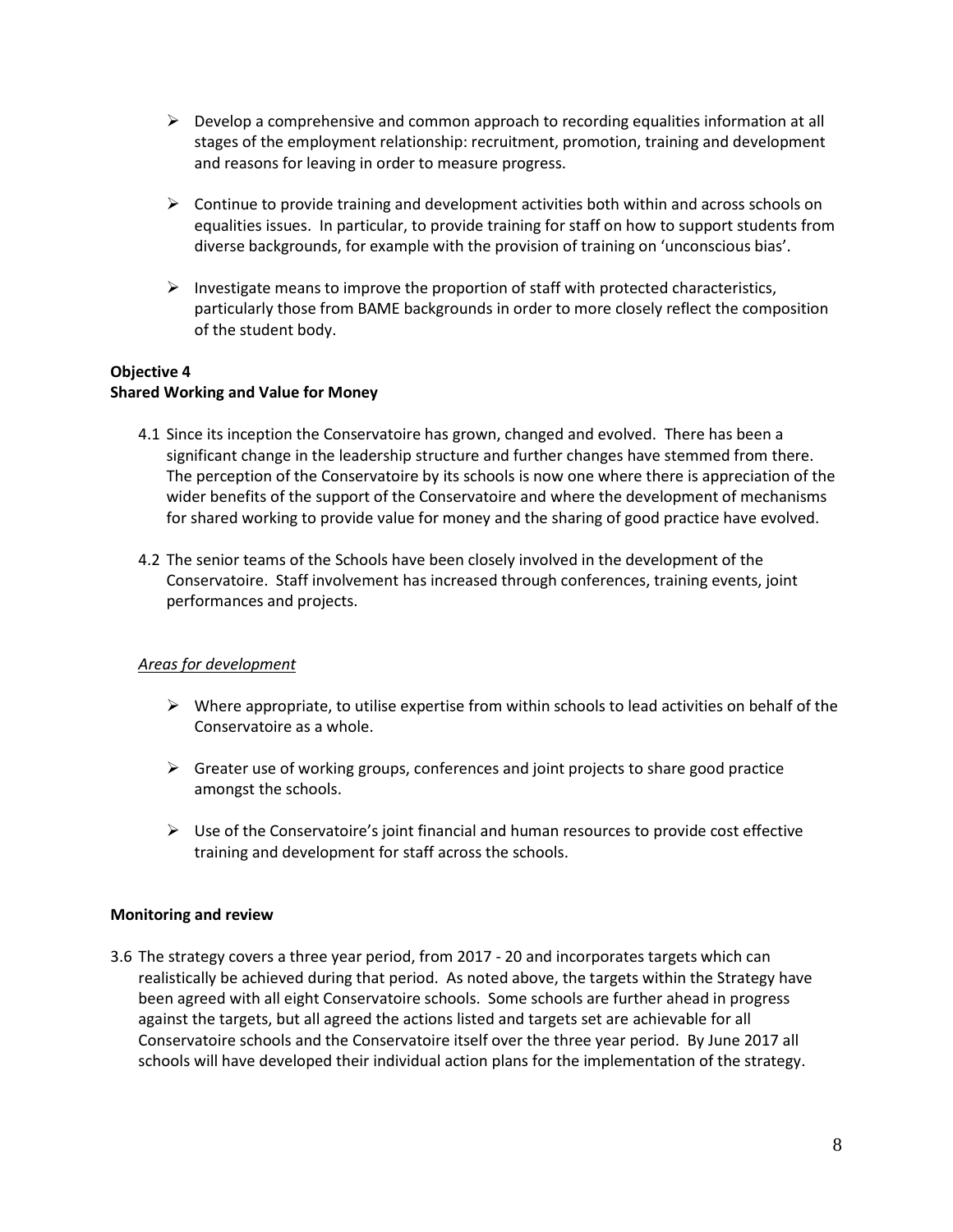3.7 The strategy will be reviewed annually. Progress will be reported on a regular basis to the Conservatoire Leadership Board and the Conservatoire's Nominations and Remuneration Committee. Progress on the Staff Development aspects of the strategy will also be reported to the Academic Board and the Learning and Teaching Committee.

Julie Amber December 2016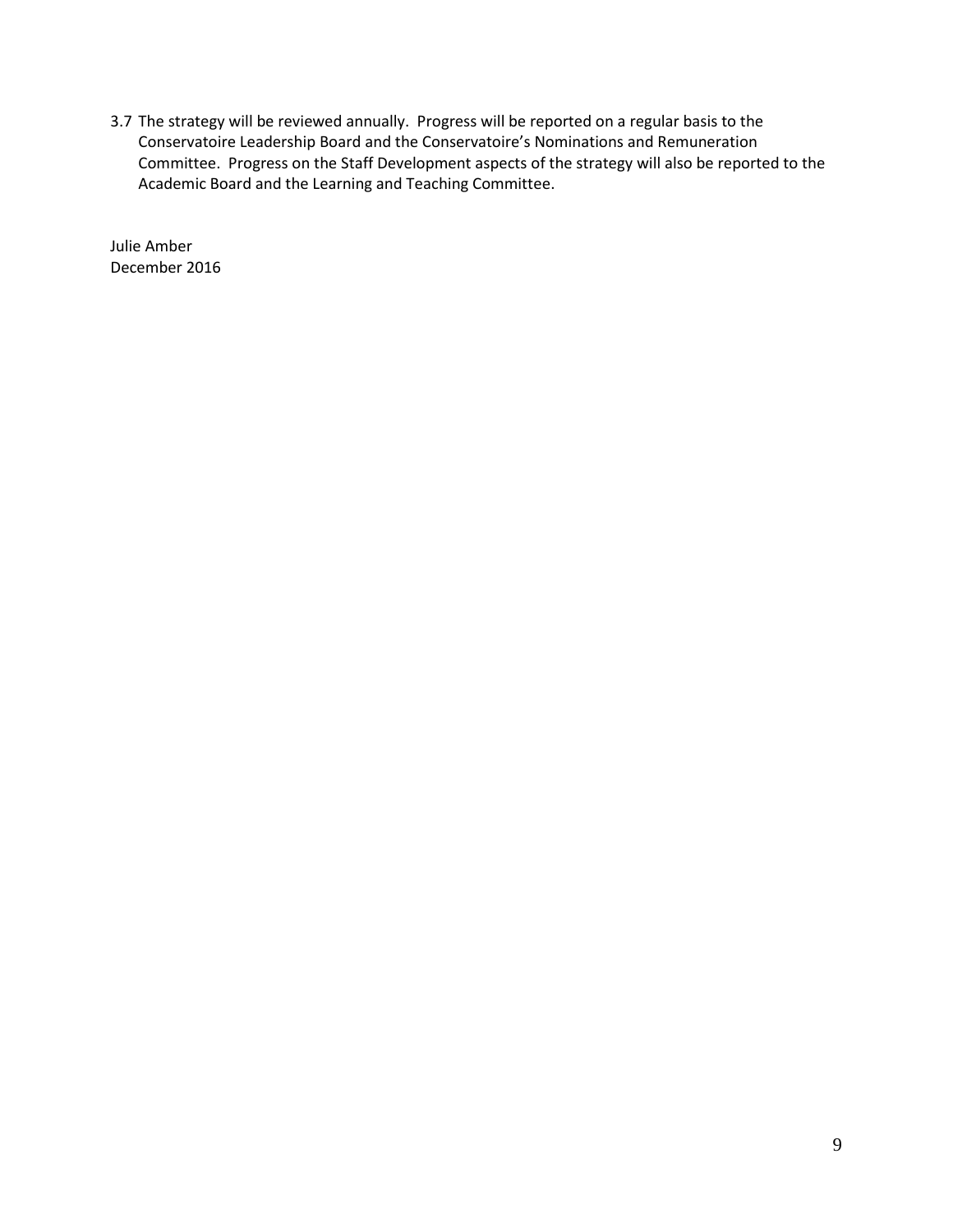# **Progress on Action Plan 2012-2015**

| <b>Remuneration and Fair Employment</b><br>$\mathbf{1}$ |                  |                       |                                                                                                  |                                                                                                               |
|---------------------------------------------------------|------------------|-----------------------|--------------------------------------------------------------------------------------------------|---------------------------------------------------------------------------------------------------------------|
| <b>Action</b>                                           | By when          | <b>Accountability</b> | <b>Actions/Process</b>                                                                           | Update as at July 2016                                                                                        |
| Job Evaluation and Equal Pay                            |                  |                       |                                                                                                  |                                                                                                               |
| 1.1 Complete evaluations in<br>remaining schools        | June 2012        | <b>HR Manager</b>     |                                                                                                  | Rambert has decided to<br>undertake the process.<br>Evaluations almost complete.                              |
| Complete equal pay audits<br>1.2                        | June 2012        | <b>HR Manager</b>     |                                                                                                  | Equal pay audits have been<br>completed in all schools<br>where the evaluation process<br>has been completed. |
| <b>Pay Structures</b>                                   |                  |                       |                                                                                                  |                                                                                                               |
| Develop pay bands and publish<br>1.3<br>in each school  | <b>June 2012</b> | Principals            | HR Manager working with<br>Principals on the results of JE in<br>those schools still to complete | To be completed once<br>evaluations are complete                                                              |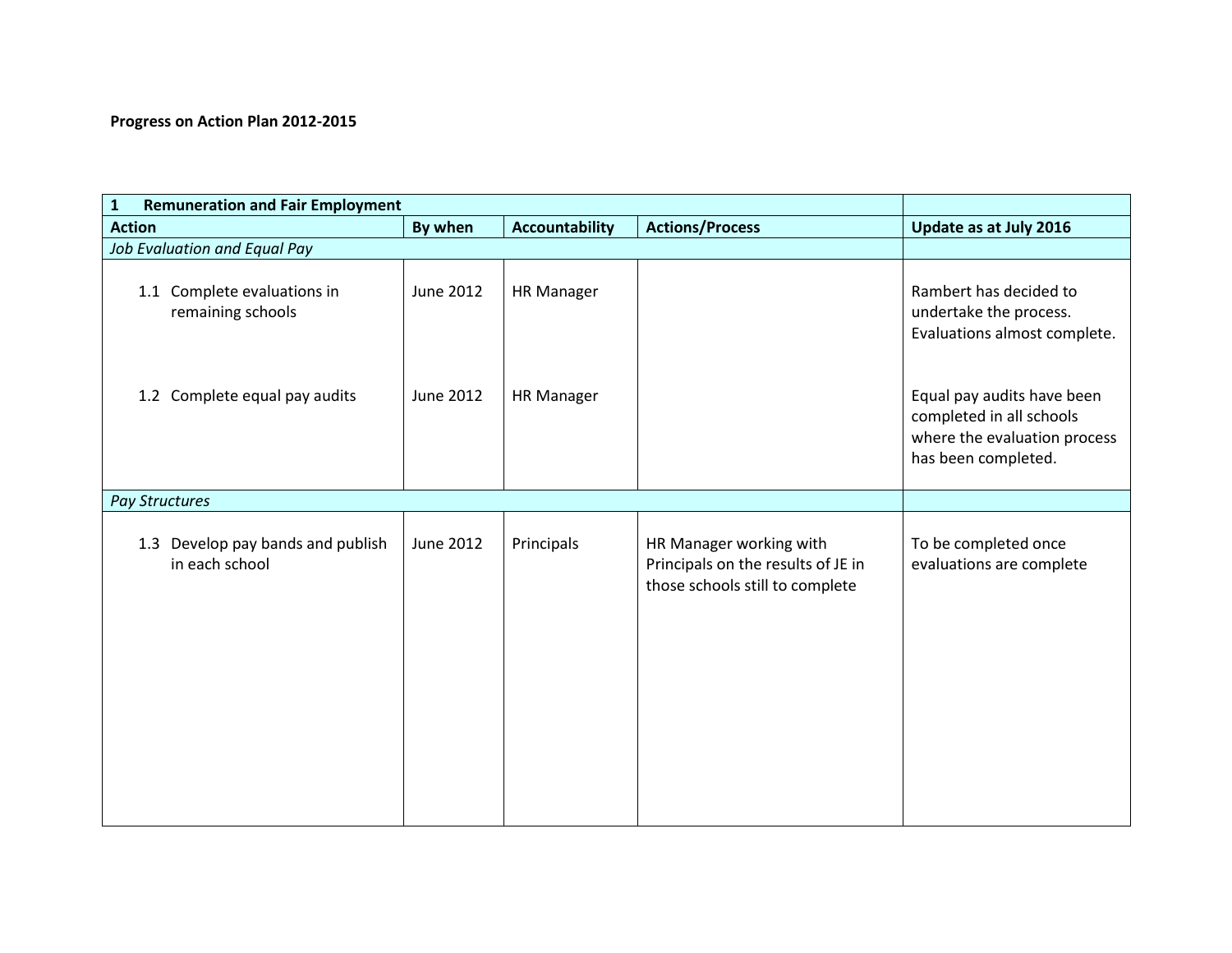| <b>Equality and Diversity</b>                                                                                                                                                                                                                                                   |           |                                        |                                                                                             |
|---------------------------------------------------------------------------------------------------------------------------------------------------------------------------------------------------------------------------------------------------------------------------------|-----------|----------------------------------------|---------------------------------------------------------------------------------------------|
| 1.4 Continue to support schools in<br>developing a consistent and<br>common approach to recording<br>equalities information for staff<br>during the application process<br>and for employment (i.e.<br>recruitment, promotion,<br>development, resignation,<br>retirement etc.) | 2013/14   | HR Manager, HR<br>Group,<br>Principals | Not complete. Some schools<br>record and report this<br>information whilst others do<br>not |
| 1.5 Provide guidance to affiliate<br>schools on updating staff<br>handbooks to provide<br>information on policies and<br>best practice in supporting staff<br>from protected groups in<br>accordance with equality<br>legislation                                               | 2014/15   | As above                               | Completed in some schools<br>Ongoing                                                        |
| Continue to provide<br>1.6<br>opportunities for staff<br>development on equalities<br>issues to include training on<br>issues as they affect the<br>support of students and as they<br>affect the support of staff                                                              | 2012-15   | <b>E&amp;D Manager</b>                 | Latest training was held in<br>June 2016 on Supporting Staff<br>with SpLD's                 |
| Develop policies and<br>1.7<br>procedures for staff retirement<br>which meet legal requirements<br>and reflect best practice for the<br>centre and affiliates                                                                                                                   | Sept 2012 | HR Manager, HR<br>Group                | Complete                                                                                    |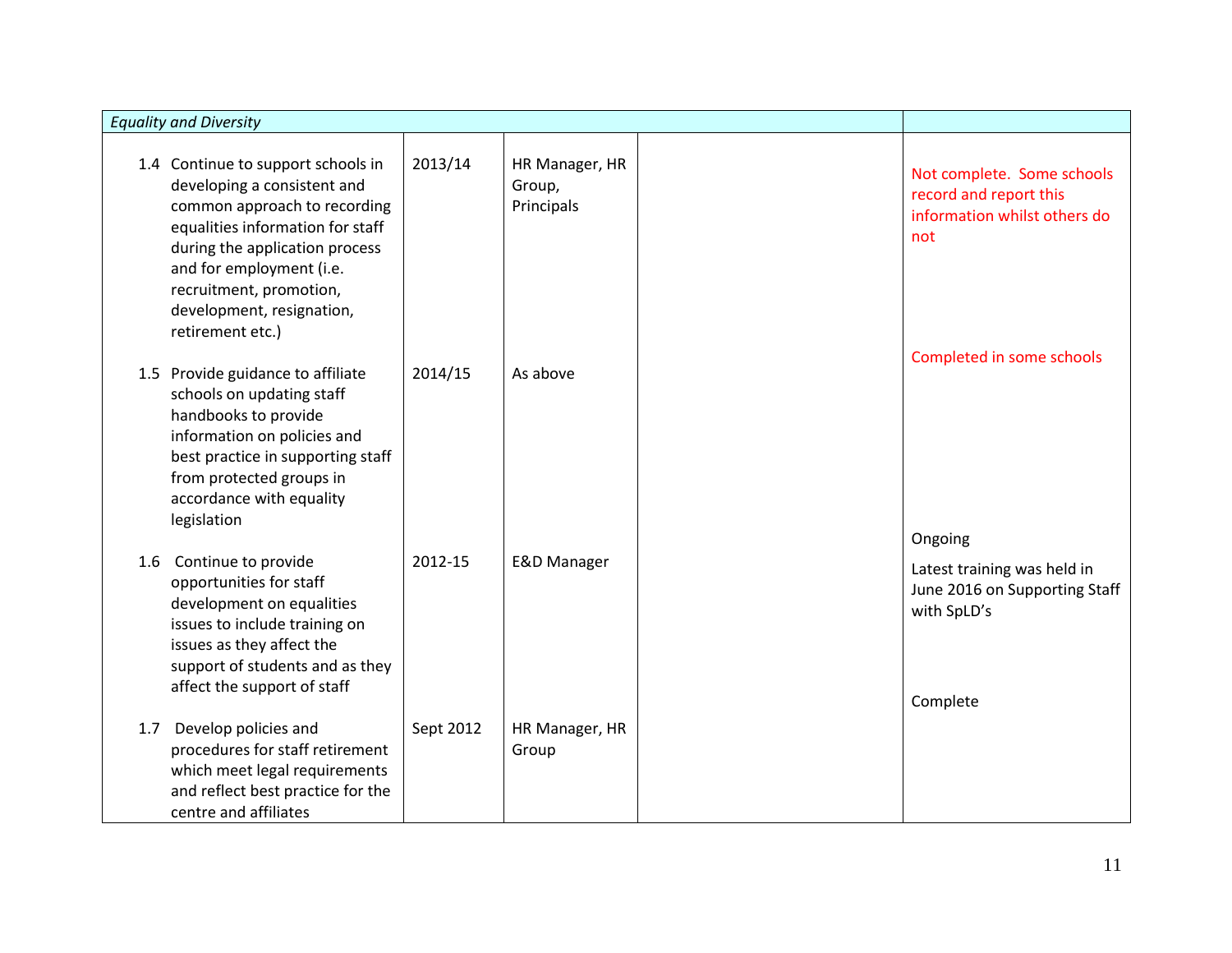| <b>Staff recruitment and retention</b><br>$\mathbf{2}$                                                                                                                                         |      |                                     |                                                                                                                                                           |                                                                                                                                                                                                                                                                                                               |
|------------------------------------------------------------------------------------------------------------------------------------------------------------------------------------------------|------|-------------------------------------|-----------------------------------------------------------------------------------------------------------------------------------------------------------|---------------------------------------------------------------------------------------------------------------------------------------------------------------------------------------------------------------------------------------------------------------------------------------------------------------|
| Policies and procedures                                                                                                                                                                        |      |                                     |                                                                                                                                                           |                                                                                                                                                                                                                                                                                                               |
| 2.1 Ensure staff policies and<br>procedures are up to date,<br>comprehensive and relevant and<br>conform to best practice in order to<br>attract and retain high calibre staff                 | 2013 | School principals<br>and HR Manager | Schools to check their policies and<br>procedures and where necessary<br>update and supplement with the<br>assistance of CDD HR Manager<br>where required | HR Manager has worked with<br>some schools on their policies<br>and procedures.<br><b>Updates on legislative</b><br>changes with advice on their<br>implications for<br>organisational policies and<br>procedures is given at termly<br>HR Group meetings or when a<br>change in legislation is<br>announced. |
| 2.2 Ensure that in particular,<br>Redundancy, Disciplinary and<br>Grievance procedures cover all<br>levels of staff and that the roles of<br>Boards and Chairs in such<br>procedures are clear | 2013 | As above                            | As above                                                                                                                                                  | As above                                                                                                                                                                                                                                                                                                      |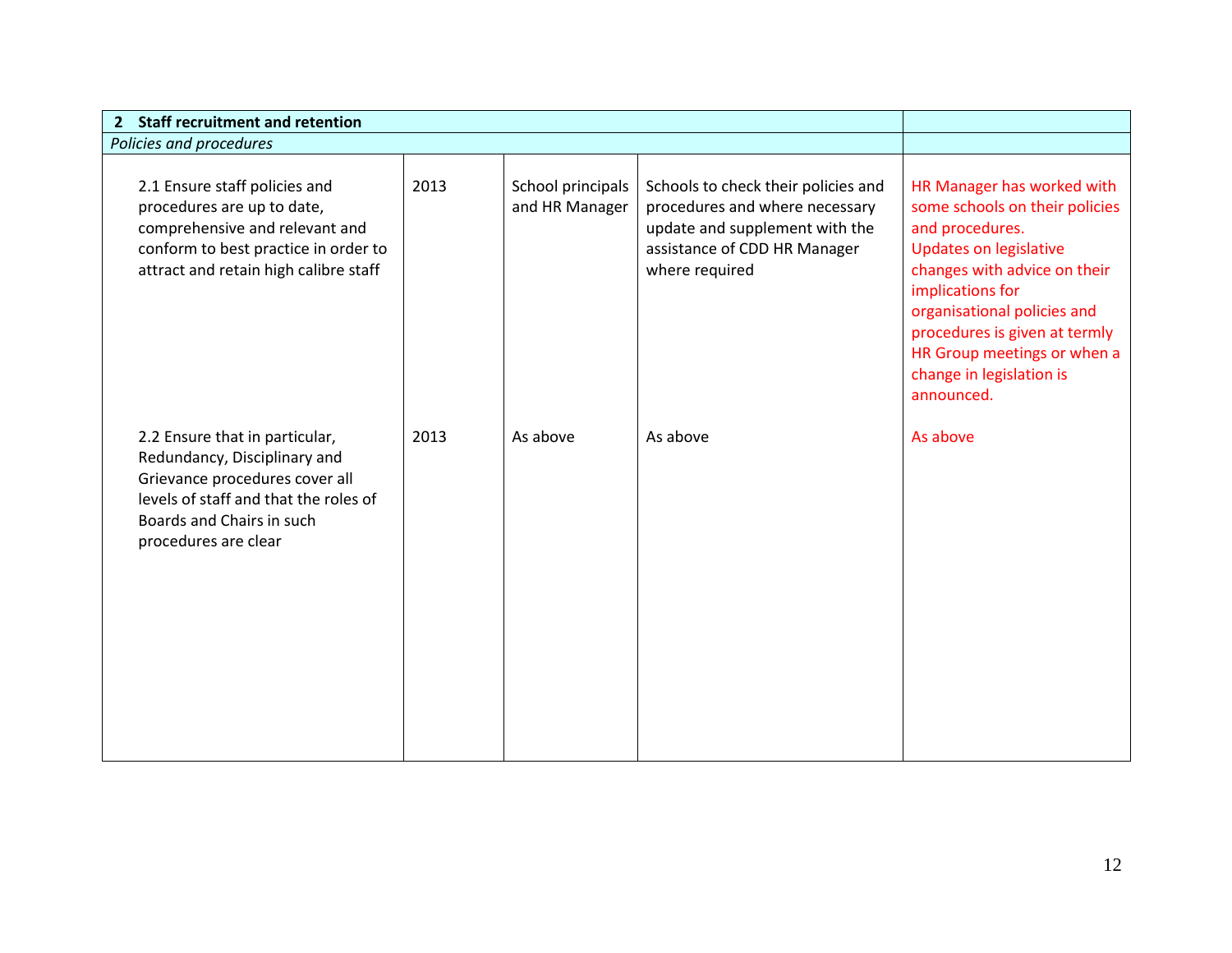| <b>Promotion and Career Progression</b>                                                           |         |                                                                      |                                                                                                                                                  |                                                                                                                                                                |
|---------------------------------------------------------------------------------------------------|---------|----------------------------------------------------------------------|--------------------------------------------------------------------------------------------------------------------------------------------------|----------------------------------------------------------------------------------------------------------------------------------------------------------------|
| 2.3 Develop pathways for teaching<br>staff who undertake CPD to<br>progress in their careers      | Ongoing | <b>LTQAC</b><br><b>CLB</b>                                           | A framework for staff development<br>has been agreed and the Learning<br><b>Teaching and Assessment Strategy</b><br>further develops this strand | Not complete                                                                                                                                                   |
| 3<br>Size and Composition of the Workforce                                                        |         |                                                                      |                                                                                                                                                  |                                                                                                                                                                |
| <b>Diversity Targets</b>                                                                          |         |                                                                      |                                                                                                                                                  |                                                                                                                                                                |
| 3.1 Establish reasonable and<br>proportionate targets in relation<br>to protected characteristics | 2013/14 | <b>E&amp;D Manager</b><br><b>HR Manager</b><br>E &D and HR<br>Groups | Discussions and questionnaires for<br>staff in all schools                                                                                       | It is now felt that it would be<br>more appropriate to<br>determine positive actions<br>rather than set targets in<br>relation to protected<br>characteristics |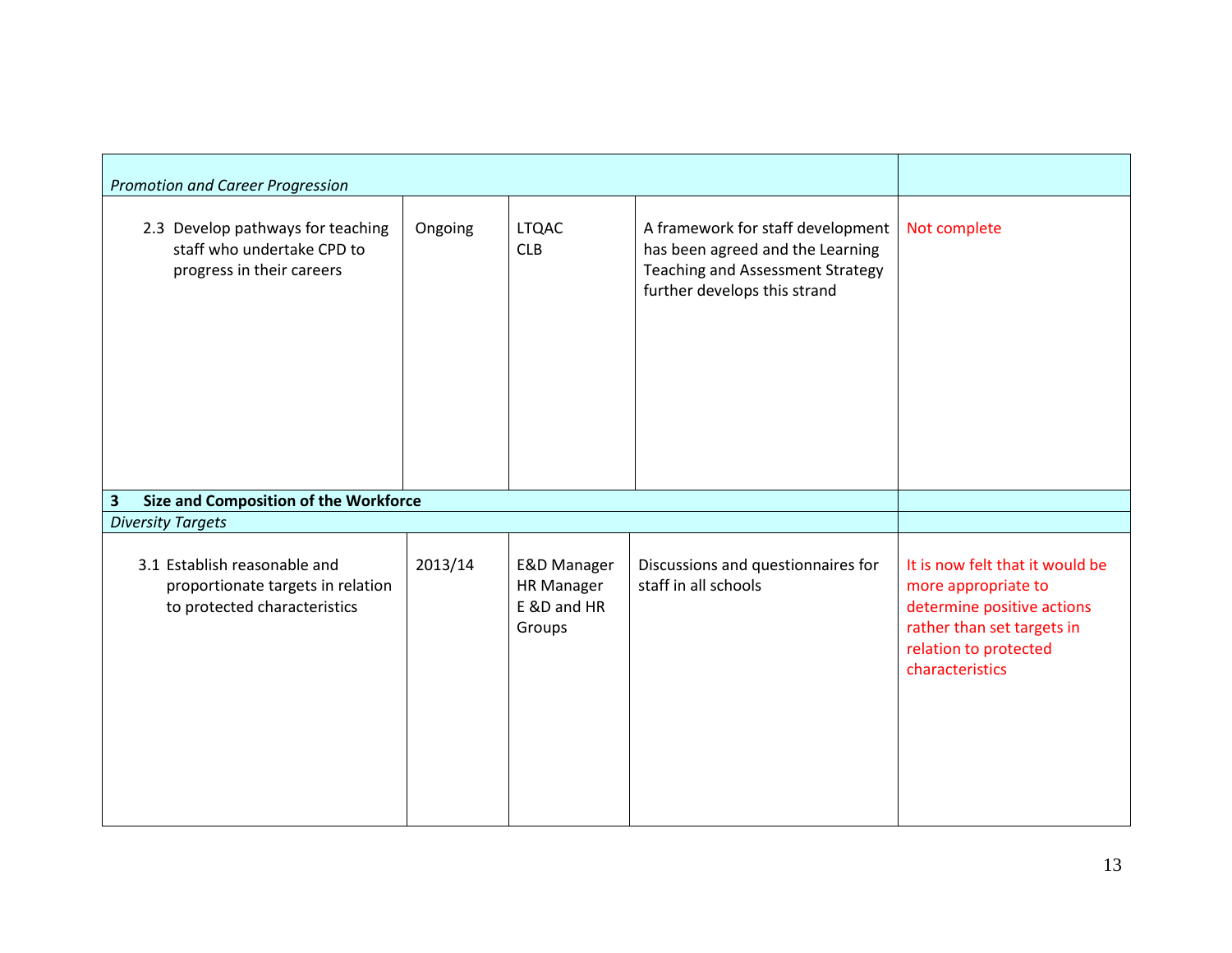|   | Expertise                                                                                                                                                                                                                                                                                                                         |         |                                                                           |                                                                                                                                                                         |                                                                                                                                                          |
|---|-----------------------------------------------------------------------------------------------------------------------------------------------------------------------------------------------------------------------------------------------------------------------------------------------------------------------------------|---------|---------------------------------------------------------------------------|-------------------------------------------------------------------------------------------------------------------------------------------------------------------------|----------------------------------------------------------------------------------------------------------------------------------------------------------|
|   | 3.2 Identify and use specialist<br>expertise within schools to lead<br>appropriate projects and<br>activities on behalf of the centre                                                                                                                                                                                             | Ongoing | CDD staff                                                                 |                                                                                                                                                                         | Not only should expertise<br>within schools be used on<br>behalf of the centre but<br>between schools in order to<br>share expertise and reduce<br>costs |
| 4 | <b>Staff development and Skills needs</b>                                                                                                                                                                                                                                                                                         |         |                                                                           |                                                                                                                                                                         |                                                                                                                                                          |
|   | 4.1 Identify, develop and review<br>relevant staff development<br>activities for teaching,<br>administrative and support staff                                                                                                                                                                                                    | Ongoing | Academic<br>Registrar, LT &<br>R Advisor,<br><b>School HR</b><br>Managers | CDD monitors schools' professional<br>development activities                                                                                                            | Almost half of teaching staff<br>across the Conservatoire do<br>not hold teaching<br>qualifications                                                      |
|   | 4.2 Use of performance review<br>systems by managers to<br>determine the development<br>needs of all shared services staff<br>and all staff regularly working in<br>schools for over 20 hours a<br>week, not solely those on<br>permanent contracts and<br>including management,<br>administrative, support and<br>teaching staff | Ongoing | School and<br>Shared<br>Services<br>managers                              | LT&R advisor is seeking to embed<br>reflective practice to capture<br>knowledge                                                                                         | Dr Jennifer Leigh of the<br>University of Kent has been<br>contracted to undertake work<br>in this area                                                  |
|   | 4.3 Use the Conservatoire's joint<br>financial and human resources to<br>provide cost effective training<br>and development opportunities                                                                                                                                                                                         | Ongoing | Schools and<br>Shared<br>Services<br>Managers                             | Some staff across affiliate schools<br>are taking advantage of the<br>mentoring scheme. This provides<br>opportunities for development for<br>both mentors and mentees. | The mentoring scheme began<br>in April 2011 with staff across<br>the schools and shared<br>services team being trained as<br>mentors. The scheme         |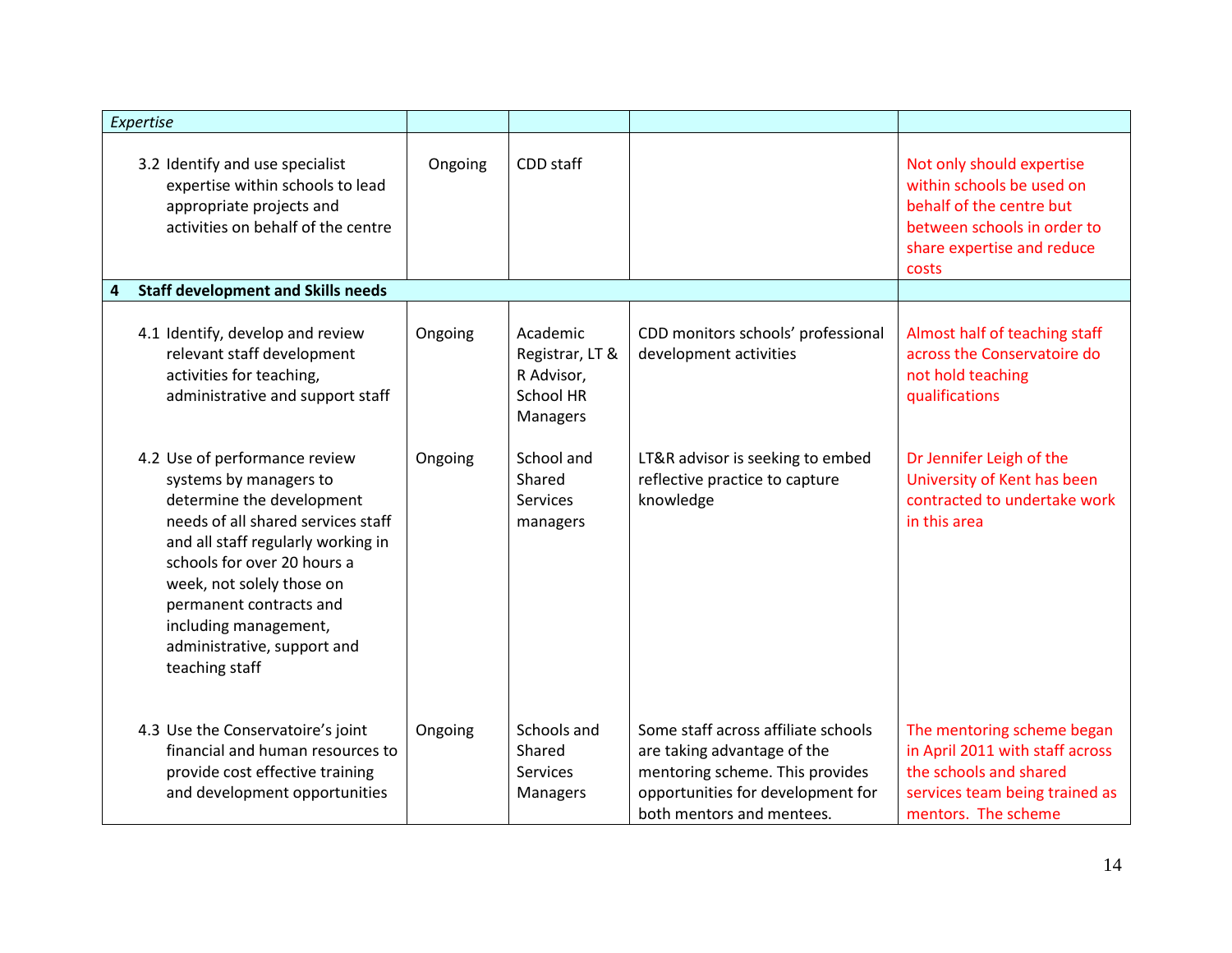|                                                                                                                                     |          |                                                             |                                                                                                                              | continued until the autumn of                                                                                                                                                                                                                                                                           |
|-------------------------------------------------------------------------------------------------------------------------------------|----------|-------------------------------------------------------------|------------------------------------------------------------------------------------------------------------------------------|---------------------------------------------------------------------------------------------------------------------------------------------------------------------------------------------------------------------------------------------------------------------------------------------------------|
|                                                                                                                                     |          |                                                             |                                                                                                                              | 2013 when the number of                                                                                                                                                                                                                                                                                 |
|                                                                                                                                     |          |                                                             |                                                                                                                              | staff asking to be paired with a                                                                                                                                                                                                                                                                        |
|                                                                                                                                     |          |                                                             |                                                                                                                              | mentor dried up.                                                                                                                                                                                                                                                                                        |
| 4.4 Develop processes for the<br>evaluation of the effects of<br>training on the performance of<br>the individual, the team and the | Ongoing  | Schools and<br>Shared<br><b>Services</b><br><b>Managers</b> | Set clear objectives for all training<br>undertaken against which to<br>evaluate the effects on individuals<br>and teams     | Since 2013 a budget has been<br>allocated for cross<br>Conservatoire training. This<br>has been used for a number of<br>management training courses<br>attended by most of the<br>schools.<br>This should be done through<br>appraisal and other<br>management tools. CDD HR<br>Manager is not aware of |
| organisation                                                                                                                        |          |                                                             |                                                                                                                              | evidence that this is being<br>done in any consistent way.                                                                                                                                                                                                                                              |
| 5. Leadership, Involvement and Change Management                                                                                    |          |                                                             |                                                                                                                              |                                                                                                                                                                                                                                                                                                         |
| Leadership and Management Development                                                                                               |          |                                                             |                                                                                                                              |                                                                                                                                                                                                                                                                                                         |
|                                                                                                                                     |          |                                                             |                                                                                                                              |                                                                                                                                                                                                                                                                                                         |
| 5.1 Institute people management<br>training across<br>the Conservatoire                                                             | Jan 2013 | CDD HR<br>Manager to<br>organise                            | 2 schools have undertaken this.<br>Achieve network efficiencies and<br>sharing of experience by cross-<br>affiliate training | Ongoing. Four management<br>training courses have been<br>organised with excellent<br>feedback.                                                                                                                                                                                                         |
|                                                                                                                                     |          |                                                             |                                                                                                                              |                                                                                                                                                                                                                                                                                                         |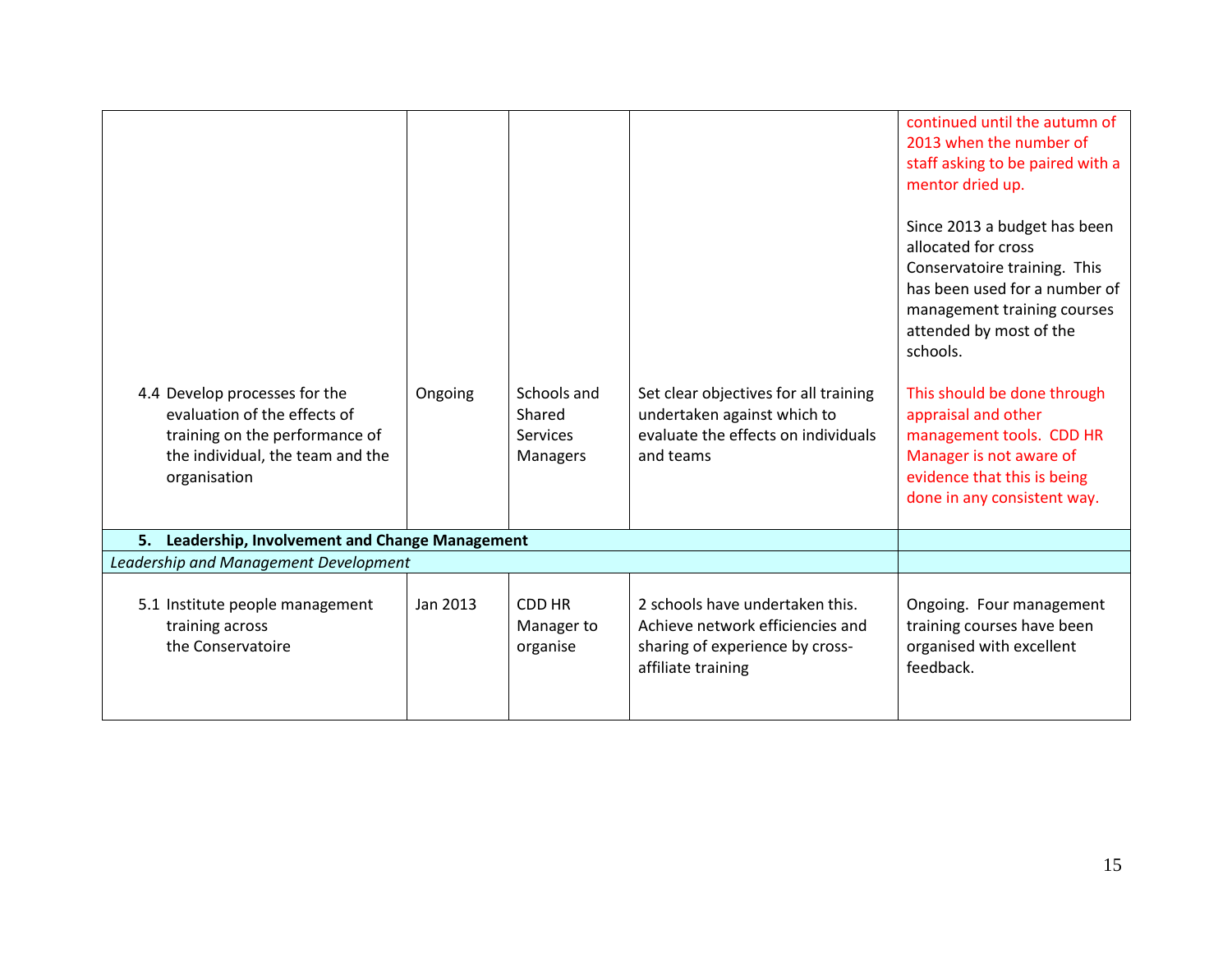| Staff involvement                                                                                                                                                                                                                                         |                                                                                 |                                          |                                                                                                                                                                                                                                                                         |                                                                               |
|-----------------------------------------------------------------------------------------------------------------------------------------------------------------------------------------------------------------------------------------------------------|---------------------------------------------------------------------------------|------------------------------------------|-------------------------------------------------------------------------------------------------------------------------------------------------------------------------------------------------------------------------------------------------------------------------|-------------------------------------------------------------------------------|
| 5.2 Continue to carry out staff<br>surveys to provide information<br>on staff satisfaction taking<br>action where appropriate                                                                                                                             | Ongoing                                                                         | Schools                                  | Most schools have undertaken<br>these and taken action on the<br>results where appropriate                                                                                                                                                                              | HR Manager is unaware of<br>whether this has continued on<br>a regular basis. |
| 5.3 Develop processes for staff<br>briefing, either face to face or<br>through electronic or other<br>means to keep staff informed of<br>developments within the school<br>and in their areas of work and<br>provide opportunities for<br>upward feedback | Ongoing                                                                         | Schools and<br>Shared<br>Services        | Practice varies between the<br>schools. Most have regular staff<br>meetings and/or electronic<br>newsletters. However, in some<br>schools the dissemination of<br>information can be patchy and<br>there are not always formalised<br>opportunities for upward feedback | This continues to be the case.                                                |
| 6. Occupational Health, Staff Welfare and Health and Safety                                                                                                                                                                                               |                                                                                 |                                          |                                                                                                                                                                                                                                                                         |                                                                               |
| Occupational Health and Staff Welfare                                                                                                                                                                                                                     |                                                                                 |                                          |                                                                                                                                                                                                                                                                         |                                                                               |
| 6.1 Review policies for sickness and<br>absence and ensure provisions<br>are in accordance with best<br>practice                                                                                                                                          | Dec 2012                                                                        | Schools and<br>Shared<br><b>Services</b> |                                                                                                                                                                                                                                                                         | Some schools have reviewed<br>their provisions.                               |
| 6.2 Make provision for and<br>implement pension<br>arrangements in accordance<br>with the Pensions Regulator's<br><b>Auto-Enrolment Scheme</b>                                                                                                            | July 2014 -<br><b>March 2015</b><br>(depending<br>on number<br>of<br>employees) | Shared<br>services and<br>School FD's    |                                                                                                                                                                                                                                                                         | Complete                                                                      |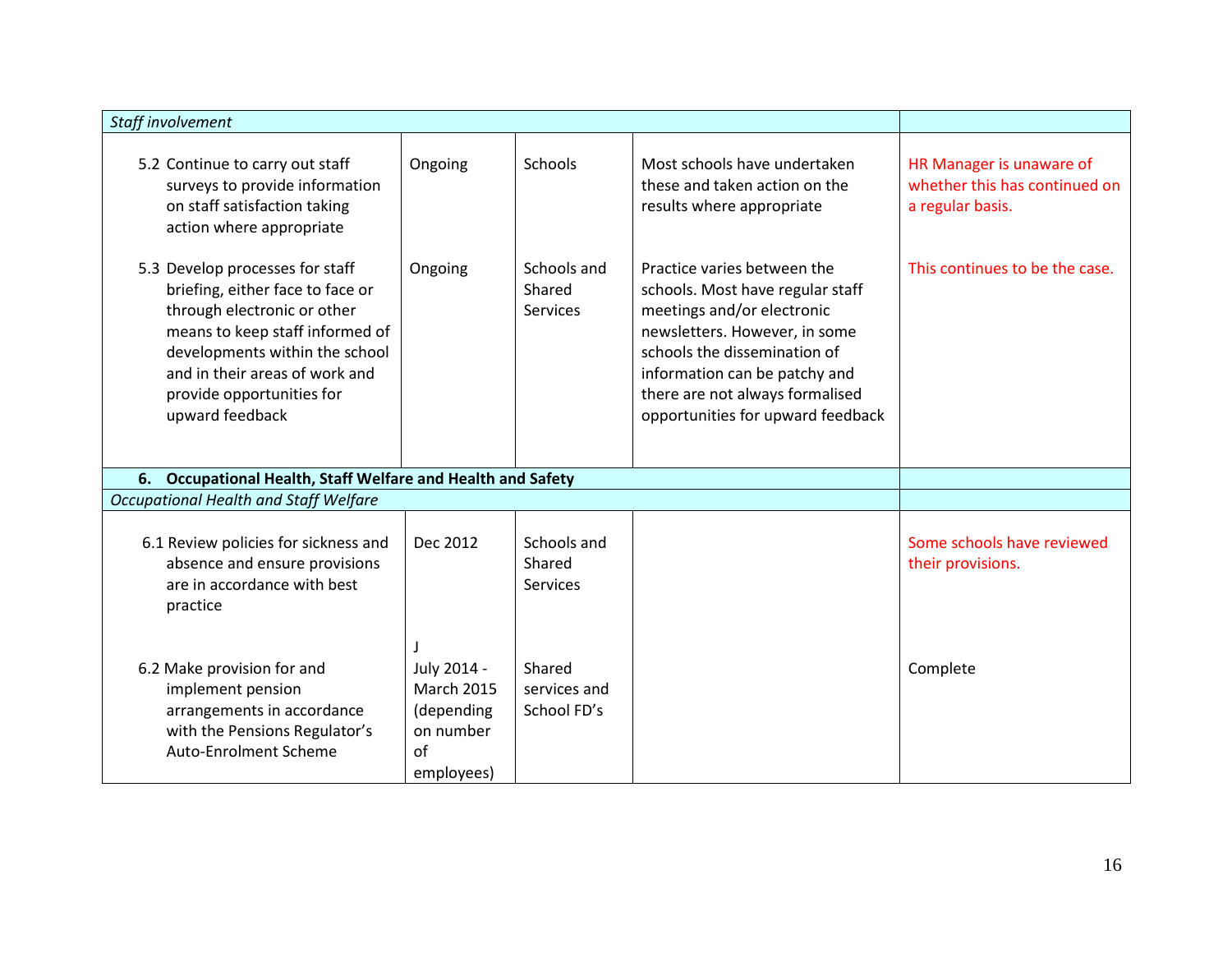| <b>Performance Management</b><br>7.                                                                                                    |         |         |                                                                                                                                            |                                                                                                                                     |
|----------------------------------------------------------------------------------------------------------------------------------------|---------|---------|--------------------------------------------------------------------------------------------------------------------------------------------|-------------------------------------------------------------------------------------------------------------------------------------|
| 7.1 The further development and<br>updating of schools' own HR<br>strategies linked to CDD and<br>schools' own corporate<br>strategies | Ongoing | Schools |                                                                                                                                            | NSCD has an HR Strategy<br>RADA's is out of date<br><b>CSB have HR objectives</b><br>contained within their<br>corporate objectives |
| 7.2 Fair and confident<br>management of the<br>performance of teams and<br>individuals                                                 | Ongoing | Schools | The provision of management<br>development opportunities to<br>develop confidence and<br>competence in dealing with<br>performance issues. | Four management<br>development courses have<br>been held since 2013/14                                                              |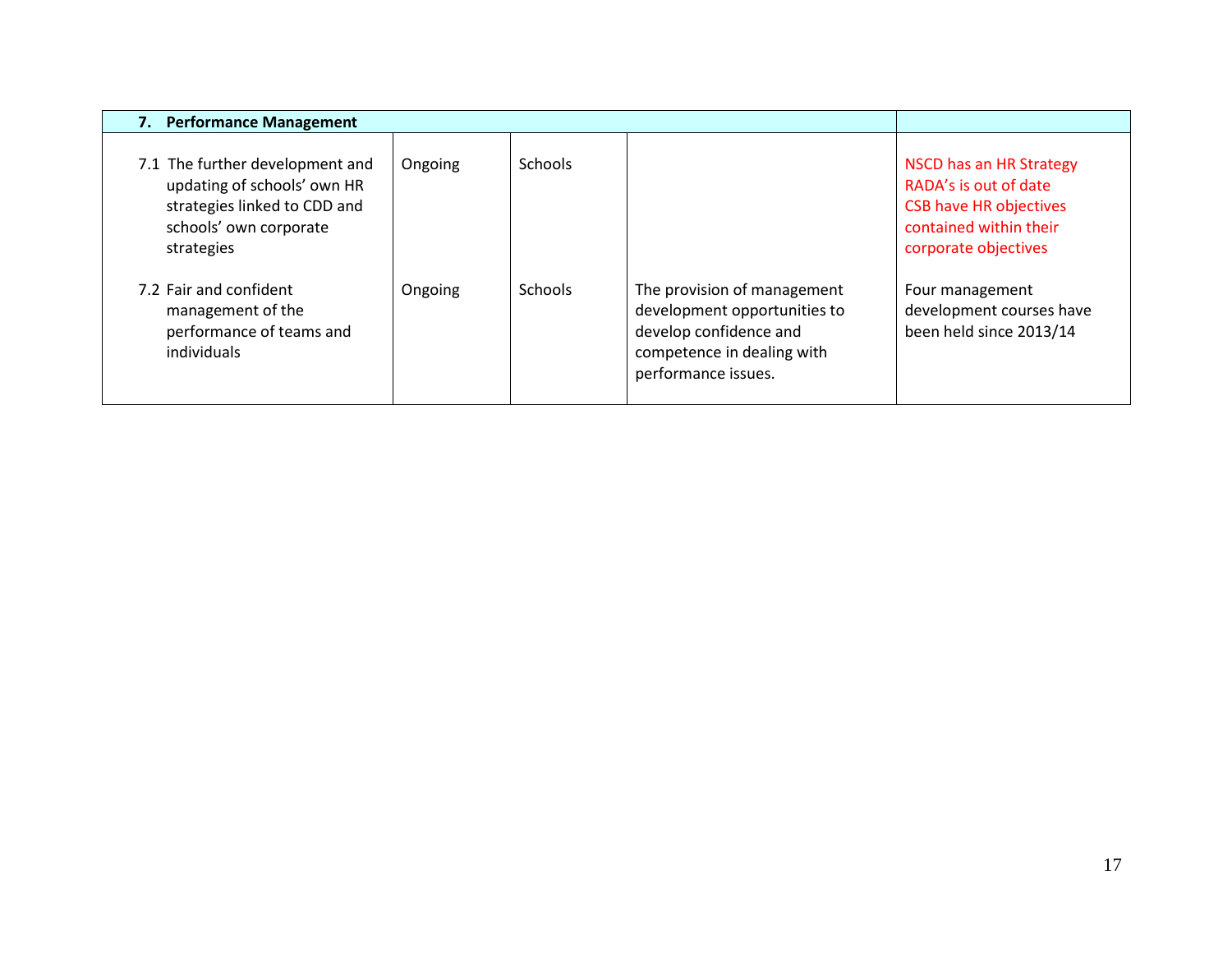# **Action Plan 2017– 2020**

|                                                                                                                                                                                                      | <b>Objective 1</b>                                                                  |                                                               |                                                                                                                                                                                                                                                                                                                          |                                                                                          |
|------------------------------------------------------------------------------------------------------------------------------------------------------------------------------------------------------|-------------------------------------------------------------------------------------|---------------------------------------------------------------|--------------------------------------------------------------------------------------------------------------------------------------------------------------------------------------------------------------------------------------------------------------------------------------------------------------------------|------------------------------------------------------------------------------------------|
| <b>Objective</b>                                                                                                                                                                                     | Sound and Resilient Human Resource Management Arrangements<br><b>Accountability</b> | <b>Stakeholders</b>                                           | <b>Actions/Process</b>                                                                                                                                                                                                                                                                                                   | <b>Key Performance</b><br><b>Indicators</b>                                              |
| Job Evaluation and Equal Pay                                                                                                                                                                         |                                                                                     |                                                               |                                                                                                                                                                                                                                                                                                                          |                                                                                          |
| 1.1 By Dec 2017 all schools<br>will<br>have up to date and<br>complete pay bands<br>which are audited and<br>kept current beyond<br>the life of the current<br>strategy                              | Principals                                                                          | Schools/Shared<br><b>Services HR Managers</b>                 | Embed systems to ensure<br>evaluations and pay bands<br>remain current<br>Ensure that as roles change<br>or new roles are created,<br>evaluations take place to<br>ensure the established pay<br>bands remain relevant and<br>are audited for equal pay<br>issues.                                                       | Termly audit of<br>currency of systems<br>and then annually                              |
| <b>Induction to Higher Education</b>                                                                                                                                                                 |                                                                                     |                                                               |                                                                                                                                                                                                                                                                                                                          |                                                                                          |
| 1.2 Develop mechanisms<br>to ensure that all staff<br>receive<br>comprehensive<br>induction<br>programmes which<br>cover the role of the<br>Conservatoire and the<br>demands of higher<br>education. | Principals                                                                          | Schools/Shared<br>Services Managers and<br><b>HR Managers</b> | All new school staff in<br>teaching or support roles<br>visit the Shared Services<br>Office and are briefed by<br>appropriate managers.<br>By August 2017 a checklist<br>will be compiled and from<br>September 2017 and<br>onwards all new staff will<br>receive induction<br>programmes appropriate to<br>their roles. | 80% of new staff will<br>have received<br>induction<br>programmes from<br>September 2017 |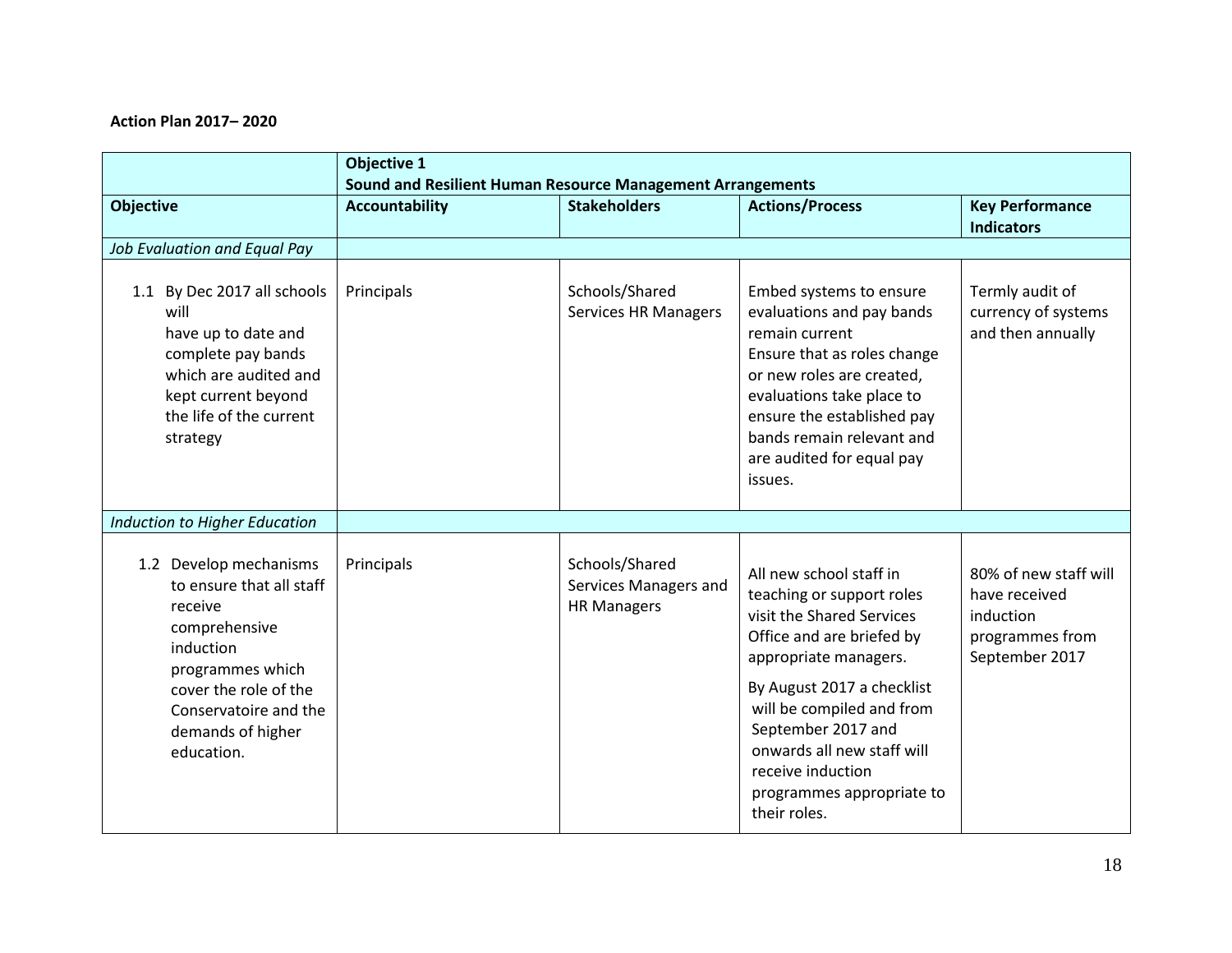| Performance Review Systems                                                                                                                                                                                                                                                                                                    | <b>Accountability</b> | <b>Stakeholders</b>            | <b>Actions/Process</b>                                                                                                                        | KPI's                                                                      |
|-------------------------------------------------------------------------------------------------------------------------------------------------------------------------------------------------------------------------------------------------------------------------------------------------------------------------------|-----------------------|--------------------------------|-----------------------------------------------------------------------------------------------------------------------------------------------|----------------------------------------------------------------------------|
| 1.3 Extend performance<br>review systems to<br>cover all levels of staff<br>and which discuss<br>career aspirations and<br>development needs<br>linked to<br>organisational needs.<br>By March 2018 staff<br>will have received<br>some form of<br>performance review<br>and from there on<br>repeated on an annual<br>basis. | Principals            | Schools and shared<br>services | Appraisals, teaching<br>observations and peer<br>reviews, as appropriate to<br>the school and role of staff<br>member.                        | 80% of staff will have<br>a current<br>performance review<br>by March 2018 |
| Review of HR Policies and<br>Procedures                                                                                                                                                                                                                                                                                       |                       |                                |                                                                                                                                               |                                                                            |
| 1.4 Further development<br>of systems to ensure<br>HR policies and<br>procedures are<br>comprehensive, up to<br>date and are adhered<br>to.<br>By April 2017 all<br>schools will have<br>comprehensive HR<br>policies and<br>procedures.                                                                                      | Principals            | Schools and shared<br>services | <b>Shared Services HR Manager</b><br>to continue to update<br>schools on changes to<br>employment legislation and<br>exemplify best practice. | Annual audit of HR<br>policies and<br>procedures                           |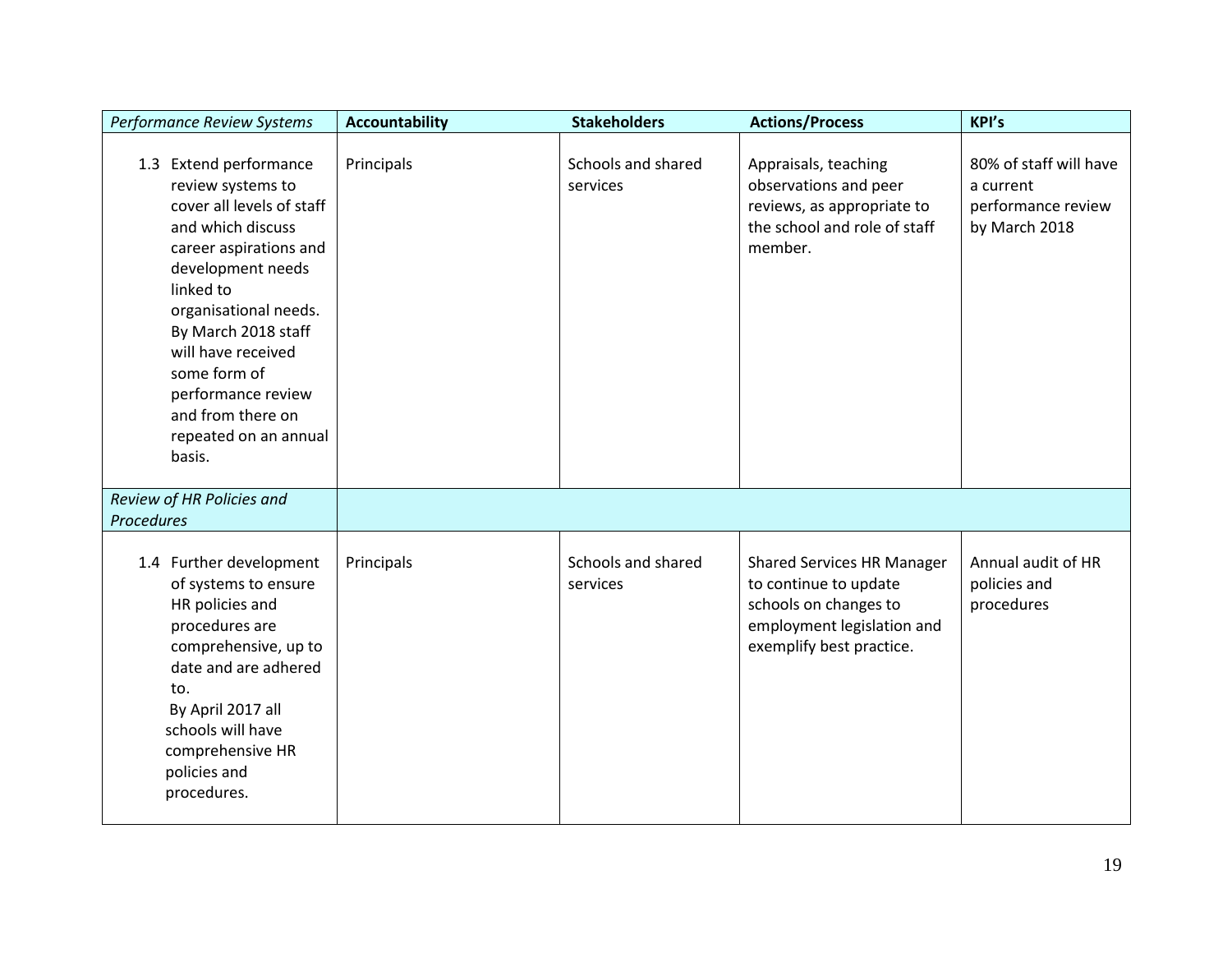| <b>Internal Communications</b>                                                                                                                                                                                                                                           | <b>Accountability</b> | <b>Stakeholders</b>                    | <b>Actions/Process</b>                                                                                                                                                                                                                                                                                                | <b>KPI's</b>                                                                                                                                                                                                        |
|--------------------------------------------------------------------------------------------------------------------------------------------------------------------------------------------------------------------------------------------------------------------------|-----------------------|----------------------------------------|-----------------------------------------------------------------------------------------------------------------------------------------------------------------------------------------------------------------------------------------------------------------------------------------------------------------------|---------------------------------------------------------------------------------------------------------------------------------------------------------------------------------------------------------------------|
| 1.5 By September 2017<br>all schools will have in<br>place processes for<br>upward and<br>downward<br>communication.                                                                                                                                                     | Principals            | Schools and shared<br>services         | Further development of<br>processes for both upward<br>and downward<br>communications to facilitate<br>the sense of engagement<br>with organisational<br>objectives for staff.<br>More structured use of<br>mechanisms for internal<br>communication through<br>staff surveys, team briefings<br>and individual 1:1's | Annual staff surveys<br>that measure staff<br>engagement with<br>organisational<br>objectives with<br>results acted on.<br>Year on year<br>improvement in staff<br>satisfaction with<br>internal<br>communications. |
| Resilience                                                                                                                                                                                                                                                               |                       |                                        |                                                                                                                                                                                                                                                                                                                       |                                                                                                                                                                                                                     |
| 1.6 Minimise vulnerability to<br>loss of knowledge<br>possessed by key<br>members of staff.<br>Develop systems to<br>capture knowledge<br>possessed by key<br>members of staff by the<br>production of manuals<br>and briefing notes to<br>ensure smooth<br>transitions. | Principals            | School and shared<br>services managers | Key functions to produce<br>centrally held briefing notes,<br>detailing key processes and<br>contacts by December 2018                                                                                                                                                                                                | All key functions are<br>covered and<br>manuals/briefing<br>notes kept up to date                                                                                                                                   |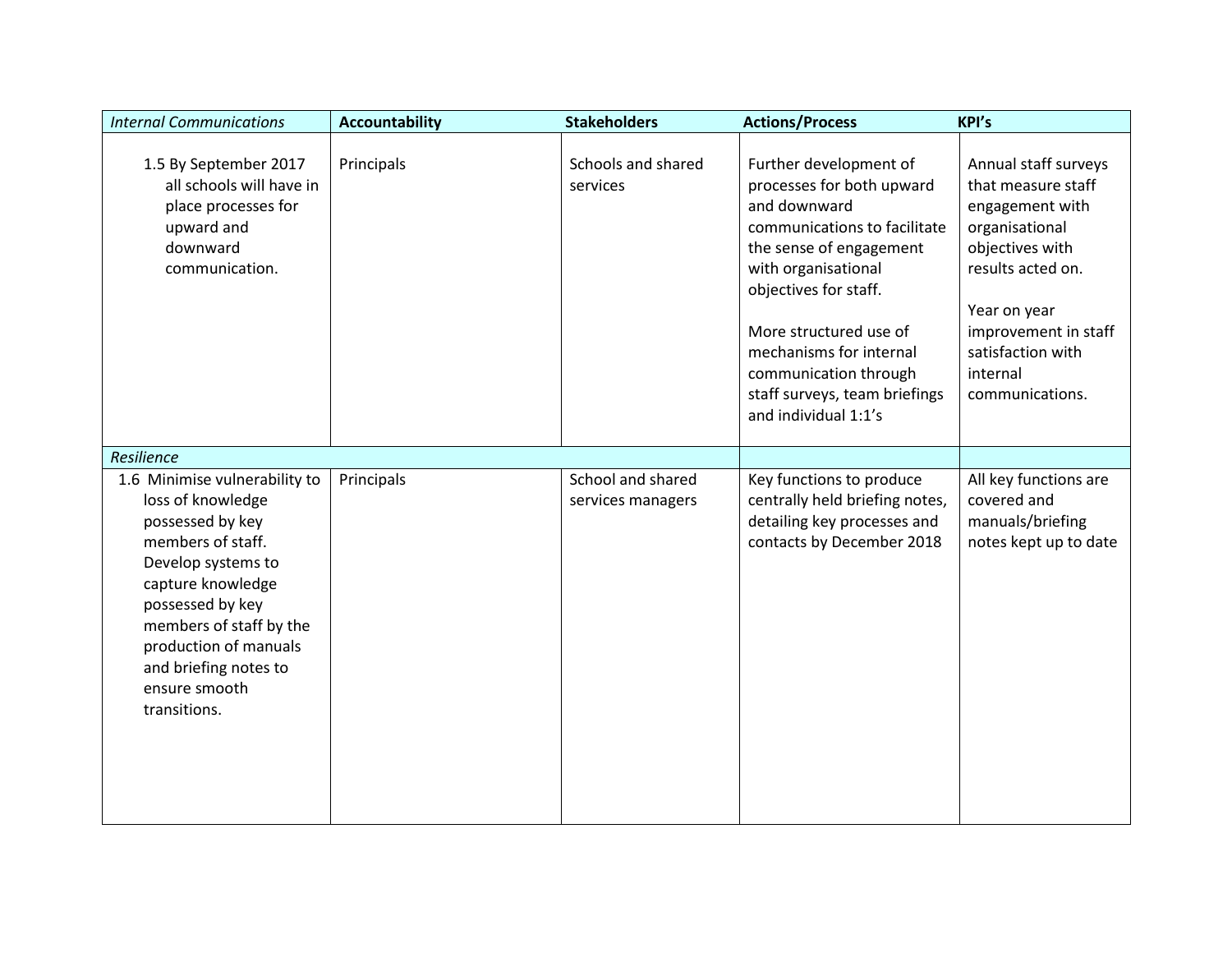| <b>Objective 2</b><br><b>Staff Development and</b>                                                                                        | <b>Accountability</b>      | <b>Stakeholders</b>                                       | <b>Actions/Process</b>                                                                                                                                                                                                                                       | <b>KPI's</b>                                                                                                                                                                  |
|-------------------------------------------------------------------------------------------------------------------------------------------|----------------------------|-----------------------------------------------------------|--------------------------------------------------------------------------------------------------------------------------------------------------------------------------------------------------------------------------------------------------------------|-------------------------------------------------------------------------------------------------------------------------------------------------------------------------------|
| Progression                                                                                                                               |                            |                                                           |                                                                                                                                                                                                                                                              |                                                                                                                                                                               |
| Professional Recognition for                                                                                                              |                            |                                                           |                                                                                                                                                                                                                                                              |                                                                                                                                                                               |
| <b>Teaching Staff</b>                                                                                                                     |                            |                                                           |                                                                                                                                                                                                                                                              |                                                                                                                                                                               |
| 2.1 Increase the<br>proportion of teaching<br>staff with membership<br>of the HEA or other<br>routes to professional<br>qualifications.   | Principals. Academic Board | <b>Shared Services HR</b><br>Manager, LT QAC,             | Develop frameworks for<br>teaching staff, appropriate<br>to the experience of the<br>teacher and the resources of<br>the school, leading to<br>professional recognition.<br>Shared Services will monitor<br>schools' professional<br>development activities. | <b>HESA return shows</b><br>year on year increase<br>in percentage of<br>teaching staff<br>possessing<br>professional teaching<br>qualifications. This is<br>currently 33.6%. |
| Encourage and support staff                                                                                                               |                            |                                                           |                                                                                                                                                                                                                                                              |                                                                                                                                                                               |
| to develop their engagement<br>with research                                                                                              |                            |                                                           |                                                                                                                                                                                                                                                              |                                                                                                                                                                               |
| 2.2 Increase the<br>proportion of staff<br>engaged in research<br>activities                                                              | Principals, Academic Board | <b>Research and Ethics</b><br>Committee                   | Encourage and support<br>staff who are interested to<br>develop their engagement<br>with research as a means<br>to their career and<br>professional development.                                                                                             | Measures to be<br>determined as part of<br>developing a research<br>plan                                                                                                      |
| Development of Support Staff                                                                                                              |                            |                                                           |                                                                                                                                                                                                                                                              |                                                                                                                                                                               |
| 2.3 By December 2017 all<br>support staff will have<br>had their learning<br>needs assessed and<br>where appropriate<br>arrangements made | Principals                 | School managers of<br>support staff<br><b>HR Managers</b> | Identify, develop and review<br>appropriate development<br>activities for support staff to<br>enable them to support<br>students.<br>Through appraisals and 1:1                                                                                              | Annual audit of<br>development<br>activities undertaken<br>by support staff<br>shows year on year<br>percentage increase.                                                     |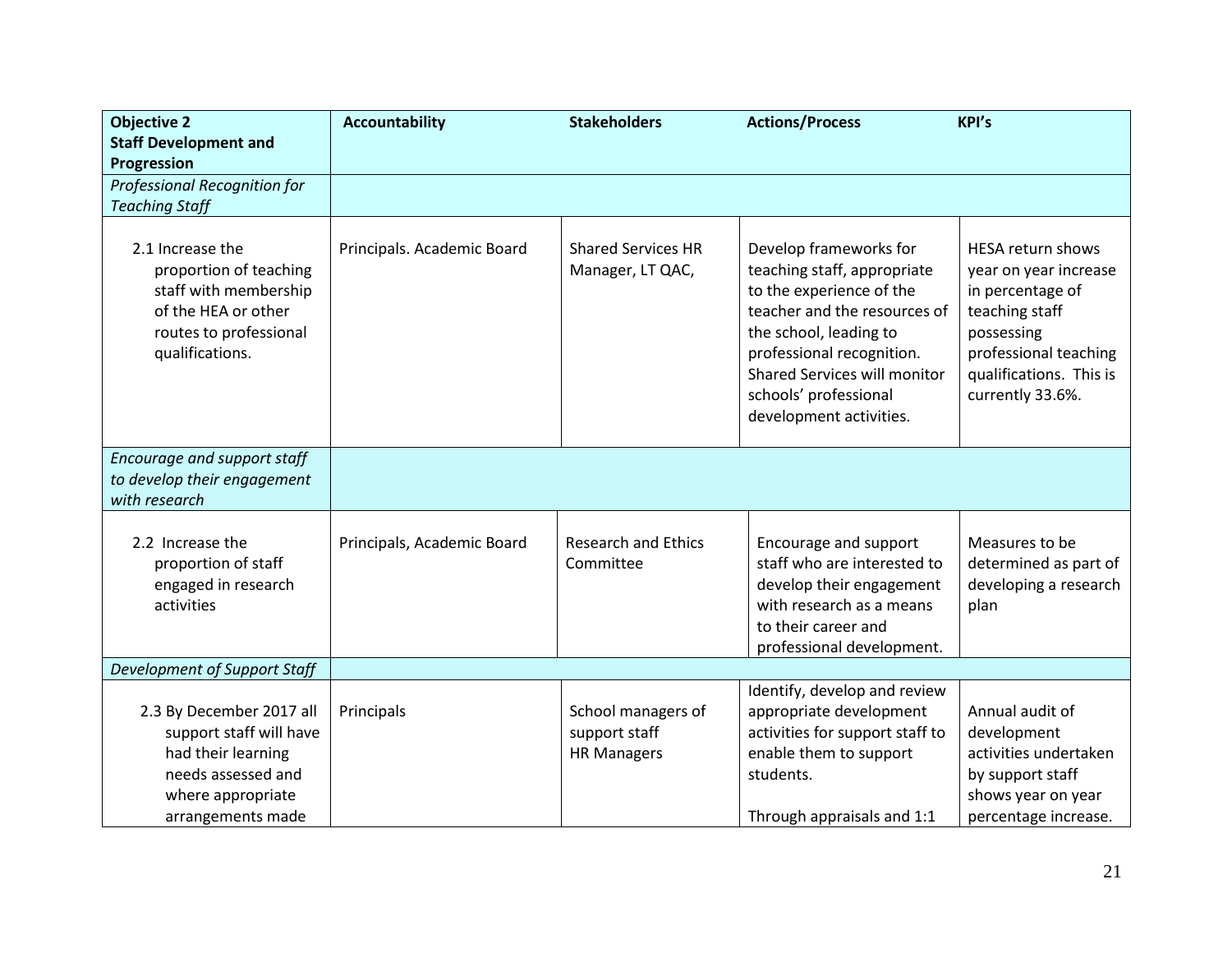| to meet those needs<br>by the end of 2018.                                                                                                                                                                    |                       |                                                                                                                                          | meetings, identify learning<br>needs, make provision to<br>meet needs and evaluate<br>the results of the learning.                                                                                                                                                                                                                                        |                                                                                                                         |
|---------------------------------------------------------------------------------------------------------------------------------------------------------------------------------------------------------------|-----------------------|------------------------------------------------------------------------------------------------------------------------------------------|-----------------------------------------------------------------------------------------------------------------------------------------------------------------------------------------------------------------------------------------------------------------------------------------------------------------------------------------------------------|-------------------------------------------------------------------------------------------------------------------------|
| Other teaching staff                                                                                                                                                                                          | <b>Accountability</b> | <b>Stakeholders</b>                                                                                                                      | <b>Actions/Process</b>                                                                                                                                                                                                                                                                                                                                    | <b>KPI's</b>                                                                                                            |
| 2.4 Develop appropriate<br>frameworks for all staff<br>who teach to ensure<br>they are fully<br>conversant with the<br>demands of teaching,<br>supporting and marking<br>students within higher<br>education. | Principals            | <b>LTQAC</b><br>Academic Board                                                                                                           | Schools develop handbooks<br>outlining what is expected of<br>visiting professionals and<br>containing grading criteria<br>and learning outcomes for<br>students.<br>By the end of 2017 all<br>schools will have produced<br>such handbooks and<br>arranged procedures for<br>briefing visiting professionals<br>before they commence their<br>contracts. | Dec 2017 and<br>annually check<br>handbooks are in<br>place and are<br>updated when<br>necessary to ensure<br>currency. |
| <b>Management Development</b>                                                                                                                                                                                 |                       |                                                                                                                                          |                                                                                                                                                                                                                                                                                                                                                           |                                                                                                                         |
| 2.5 Managers are<br>confident and<br>competent to<br>manage staff<br>effectively.<br>Achieve cost<br>efficiencies and<br>sharing of<br>experience by<br>participants through<br>cross-school training.        | Principals            | <b>Shared Services HR</b><br>Manager to organise.<br>Line managers to<br>identify needs and<br>monitor line<br>managers'<br>performance. | Continue with people<br>management training across<br>the Conservatoire.<br>Two management training<br>courses to be arranged in<br>2017 and further people<br>skills training in subsequent<br>years                                                                                                                                                     | Annual check on<br>appraisals of line<br>managers<br>demonstrate<br>increased<br>competence in this<br>area.            |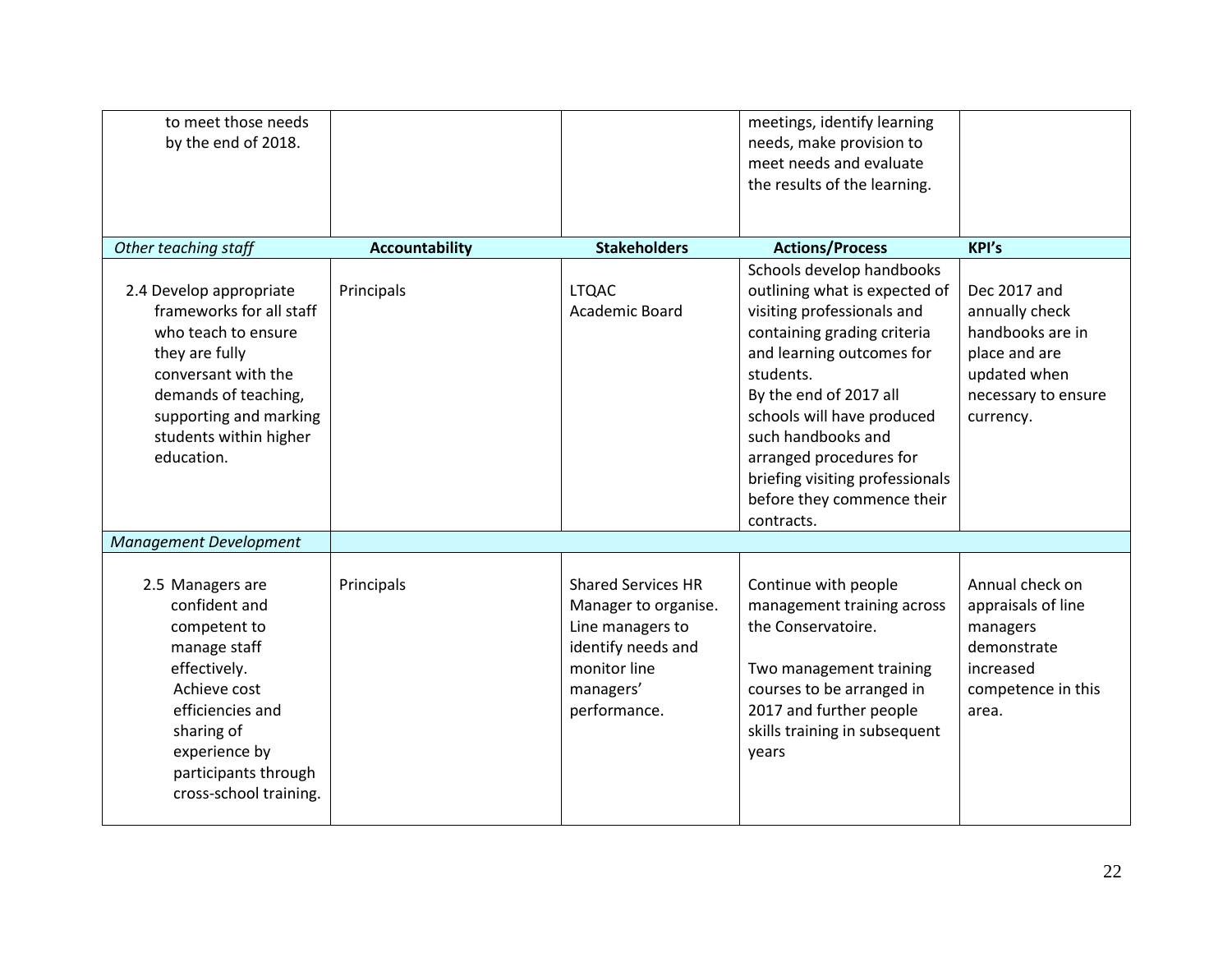| <b>Evaluation of Development</b>                                                                                                                                                                                                                            | <b>Accountability</b> | <b>Stakeholders</b>                                          | <b>Actions/Process</b>                                                                                                                                                                          | <b>KPI's</b>                                                                                                 |
|-------------------------------------------------------------------------------------------------------------------------------------------------------------------------------------------------------------------------------------------------------------|-----------------------|--------------------------------------------------------------|-------------------------------------------------------------------------------------------------------------------------------------------------------------------------------------------------|--------------------------------------------------------------------------------------------------------------|
| <b>Activities</b>                                                                                                                                                                                                                                           |                       |                                                              |                                                                                                                                                                                                 |                                                                                                              |
| 2.6 Review the effects of<br>training on the<br>individual, the team<br>and the organisation.<br>Appraisals and 1:1<br>meetings should<br>discuss how the<br>learning is applied and<br>how it helps the<br>achievement of<br>organisational<br>objectives. | Principals            | Line managers at all<br>levels for the staff they<br>manage. | Appraisal/performance<br>review discussions record<br>this information and the<br>results used to inform<br>further investment in<br>training. All information is<br>recorded by Summer 2018.   | Annual check that<br>performance review<br>discussions record<br>this information.                           |
| Designated Safeguarding Officers, SPOC's                                                                                                                                                                                                                    |                       |                                                              |                                                                                                                                                                                                 |                                                                                                              |
| 2.7 All staff are fully<br>trained by April 2017<br>and ongoing for new<br>staff.<br>Continue to ensure<br>that all Designated<br>Safeguarding<br>Officers, SPOC's and<br>other staff working<br>with students are<br>appropriately<br>trained.             | Principals            | <b>Schools and Shared</b><br>Services                        | Keep under review the<br>training provided to ensure<br>that new staff receive<br>training at the start of their<br>employment and are fully<br>conversant with Vulnerable<br>Persons policies. | Quarterly check that<br>no existing or new<br>staff with SPOC or<br>DSO roles have not<br>received training. |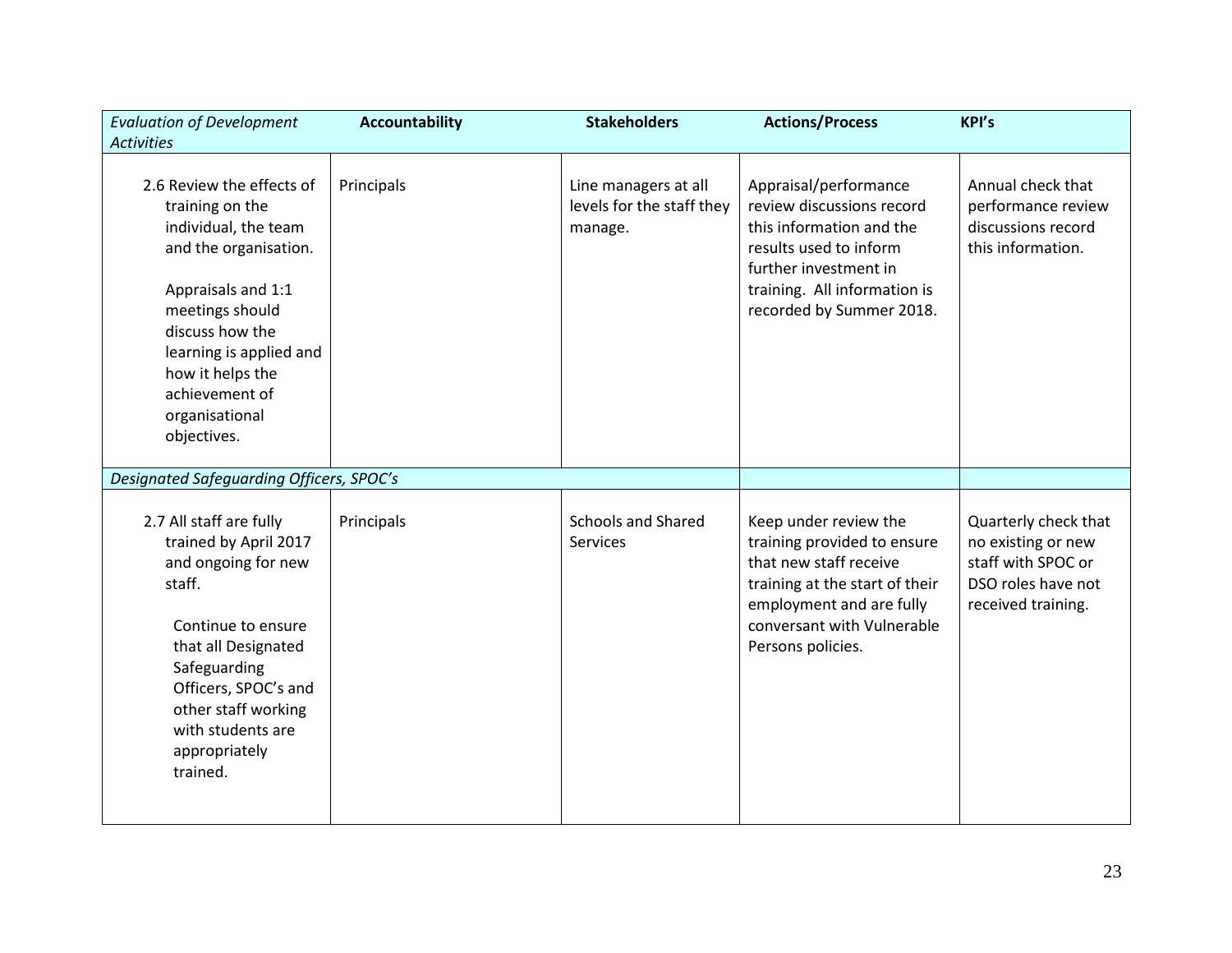| <b>Objective 3</b>                                                                                                                                                                                                                                                              |                     |                                                                                           |                                                                                                                                                                                                                                                    |                                                                                                                                                                                                                                                                 |
|---------------------------------------------------------------------------------------------------------------------------------------------------------------------------------------------------------------------------------------------------------------------------------|---------------------|-------------------------------------------------------------------------------------------|----------------------------------------------------------------------------------------------------------------------------------------------------------------------------------------------------------------------------------------------------|-----------------------------------------------------------------------------------------------------------------------------------------------------------------------------------------------------------------------------------------------------------------|
| <b>Equality and Diversity</b>                                                                                                                                                                                                                                                   |                     |                                                                                           |                                                                                                                                                                                                                                                    |                                                                                                                                                                                                                                                                 |
| <b>Accountability</b>                                                                                                                                                                                                                                                           | <b>Stakeholders</b> | <b>Actions/Process</b>                                                                    | <b>KPI's</b>                                                                                                                                                                                                                                       |                                                                                                                                                                                                                                                                 |
| <b>Recording Equality</b>                                                                                                                                                                                                                                                       |                     |                                                                                           |                                                                                                                                                                                                                                                    |                                                                                                                                                                                                                                                                 |
| Information                                                                                                                                                                                                                                                                     |                     |                                                                                           |                                                                                                                                                                                                                                                    |                                                                                                                                                                                                                                                                 |
| 3.1 Develop a<br>comprehensive and<br>common approach to<br>recording equalities<br>information at all<br>stages of the<br>employment<br>relationship:<br>recruitment,<br>promotion, training<br>and development<br>and reasons for<br>leaving in order to<br>measure progress. | Principals          | Schools' HR Managers<br>and Shared Services<br><b>Equality and Diversity</b><br>Committee | Work with Shared Services<br>Data Analyst and School HR<br>Managers to develop the<br>means of achieving this<br>objective.                                                                                                                        | By December 2017<br>the database for<br>recording will have<br>been set up.<br>By August 2018<br><b>Shared Services and</b><br><b>School HR Managers</b><br>will have recorded a<br>year's data and by<br>August 2019 be able<br>to report year on year<br>data |
| <b>Equality and Diversity Training</b>                                                                                                                                                                                                                                          |                     |                                                                                           |                                                                                                                                                                                                                                                    |                                                                                                                                                                                                                                                                 |
| 3.2 Share equality and<br>diversity training<br>both within and<br>across schools,<br>particularly with the<br>aim of training staff<br>to support students<br>from increasingly<br>diverse backgrounds.                                                                        | Principals          | Schools, Shared<br>Services HR Manager,<br><b>Widening Access Co-</b><br>ordinator        | Discussions with Equality<br>and Diversity Committee and<br><b>Widening Participation</b><br>group to determine needs.<br>Provide session on<br>Unconscious Bias at Staff<br>Conference April 2017<br>followed by further training<br>as required. | Staff from a diversity<br>of backgrounds feel<br>fully welcome and<br>included in school<br>activities.                                                                                                                                                         |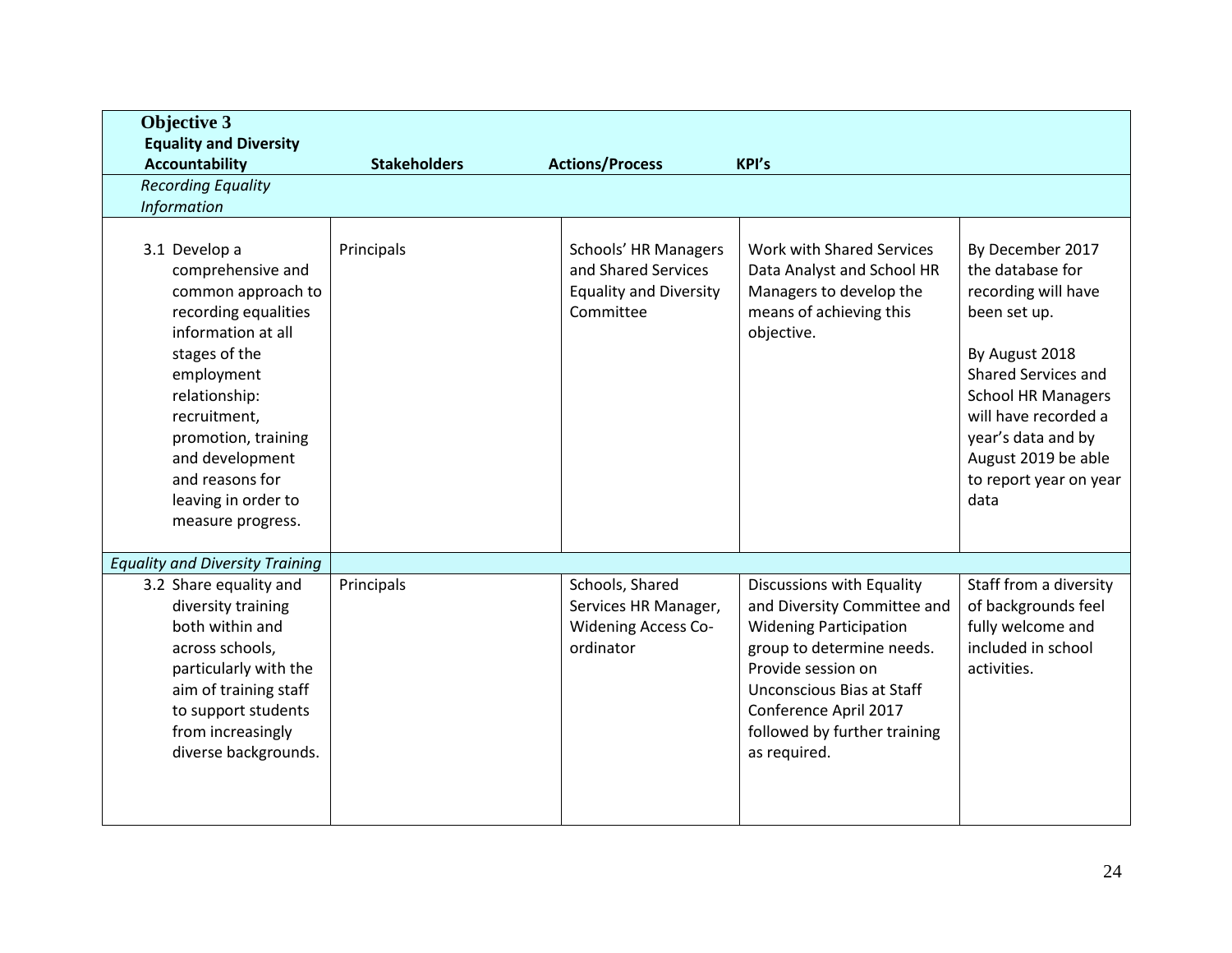| Under-represented<br>groups                                                                                                                  | <b>Accountability</b> | <b>Stakeholders</b>                                                                   | <b>Actions/Process</b>                                                                                                                                                                                                                                                                                                                                    | <b>KPI's</b>                                                                                                        |
|----------------------------------------------------------------------------------------------------------------------------------------------|-----------------------|---------------------------------------------------------------------------------------|-----------------------------------------------------------------------------------------------------------------------------------------------------------------------------------------------------------------------------------------------------------------------------------------------------------------------------------------------------------|---------------------------------------------------------------------------------------------------------------------|
| 3.3 Investigate means to<br>improve the diversity<br>of staff in order to<br>more closely reflect<br>the composition of<br>the student body. | Principals            | <b>Equality and Diversity</b><br>Committee, Shared<br>Services HR Manager,<br>Schools | Discussions with committees<br>to devise an action plan                                                                                                                                                                                                                                                                                                   | Action plan for<br>improving<br>representation to be<br>complete by<br>December 2018                                |
| Objective 4.<br><b>Shared Working and</b><br><b>Value for Money</b>                                                                          |                       |                                                                                       |                                                                                                                                                                                                                                                                                                                                                           |                                                                                                                     |
| <b>Utilisation of Expertise</b>                                                                                                              |                       |                                                                                       |                                                                                                                                                                                                                                                                                                                                                           |                                                                                                                     |
| 4.1 Utilise expertise from<br>within schools to lead<br>activities on behalf of<br>the Conservatoire as a<br>whole.                          | Principals            | Conservatoire<br>committees and<br>working groups.                                    | Where projects have been<br>identified, to determine<br>where particular areas of<br>expertise lie and utilise the<br>skills and knowledge of<br>those members of staff to<br>the benefit of the whole. For<br>example, working group to<br>develop Safeguarding<br>Policies.<br>Maintain and widen the pool<br>of school staff who can lead<br>projects. | Develop and maintain<br>a pool of school staff<br>who can lead projects<br>on behalf of the<br>whole Conservatoire. |